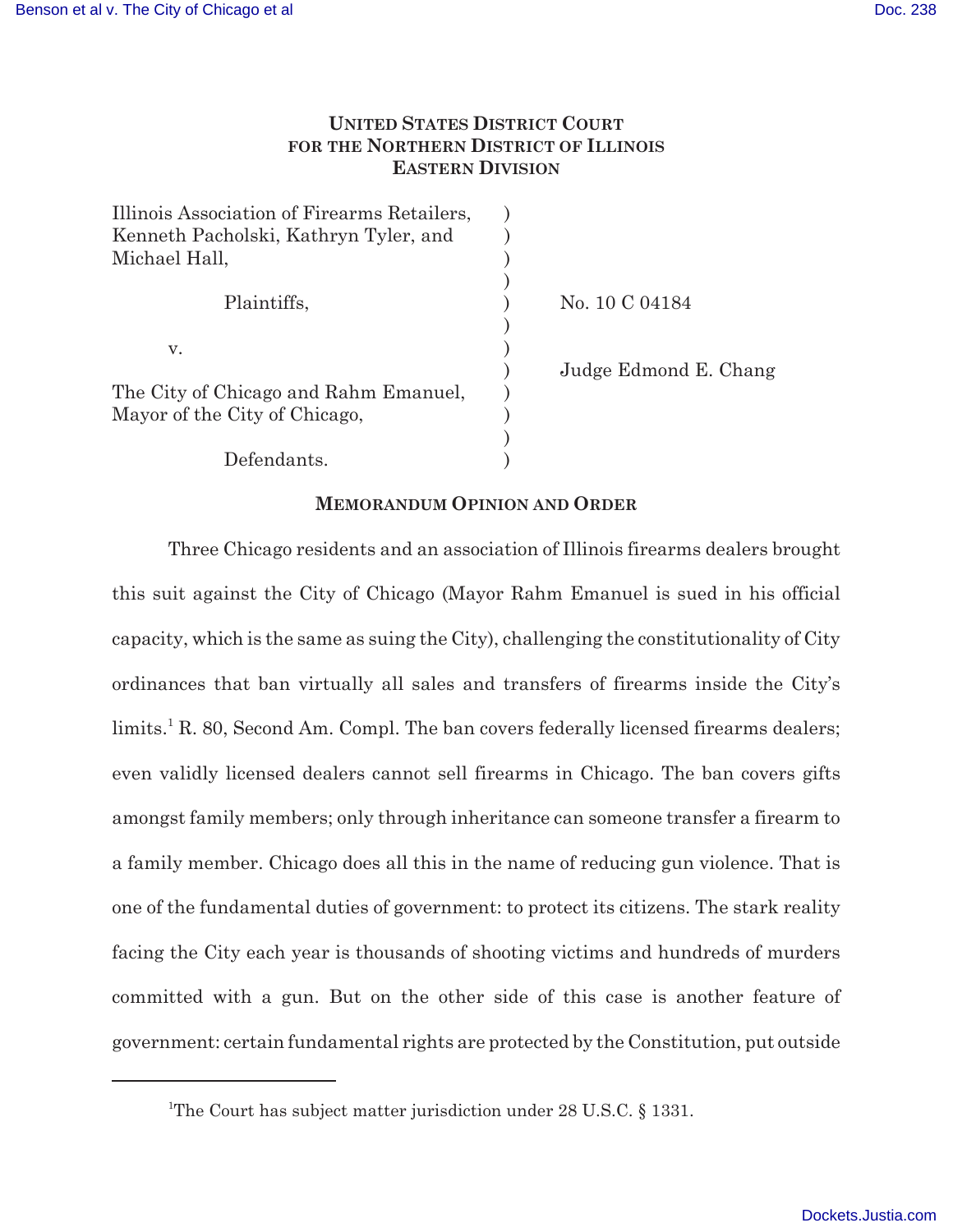government's reach, including the right to keep and bear arms for self-defense under the Second Amendment. This right must also include the right to *acquire* a firearm, although that acquisition right is far from absolute: there are many long-standing restrictions on *who* may acquire firearms (for examples, felons and the mentally ill have long been banned) and there are many restrictions on the sales of arms (for example, licensing requirements for commercial sales). But Chicago's ordinance goes too far in outright banning legal buyers and legal dealers from engaging in lawful acquisitions and lawful sales of firearms, and at the same time the evidence does not support that the complete ban sufficiently furthers the purposes that the ordinance tries to serve. For the specific reasons explained later in this opinion, the ordinances are declared unconstitutional.

## **I. Background**

After the Supreme Court invalidated the City of Chicago's handgun ban in *McDonald v. City of Chicago*, 130 S. Ct. 3020 (2010), Chicago enacted a new set of ordinances regulating firearms. Initially, this suit challenged three categories of ordinances. But in September 2013, the City amended its laws on carrying firearms in public and on the number of operable firearms permitted in homes. Both sides agree that those ordinances are no longer at issue, and Plaintiffs voluntarily dismissed them. R. 233 | 3.<sup>2</sup> What remains on the books is the City's ban on the sales and transfers of

<sup>&</sup>lt;sup>2</sup>Even earlier in the case, the parties agreed to a dismissal of Count III, which challenged the ban on firearms-training ranges in the City, because that challenge was mooted by a Seventh Circuit decision (and subsequent amendment to the pertinent ordinance). R. 147.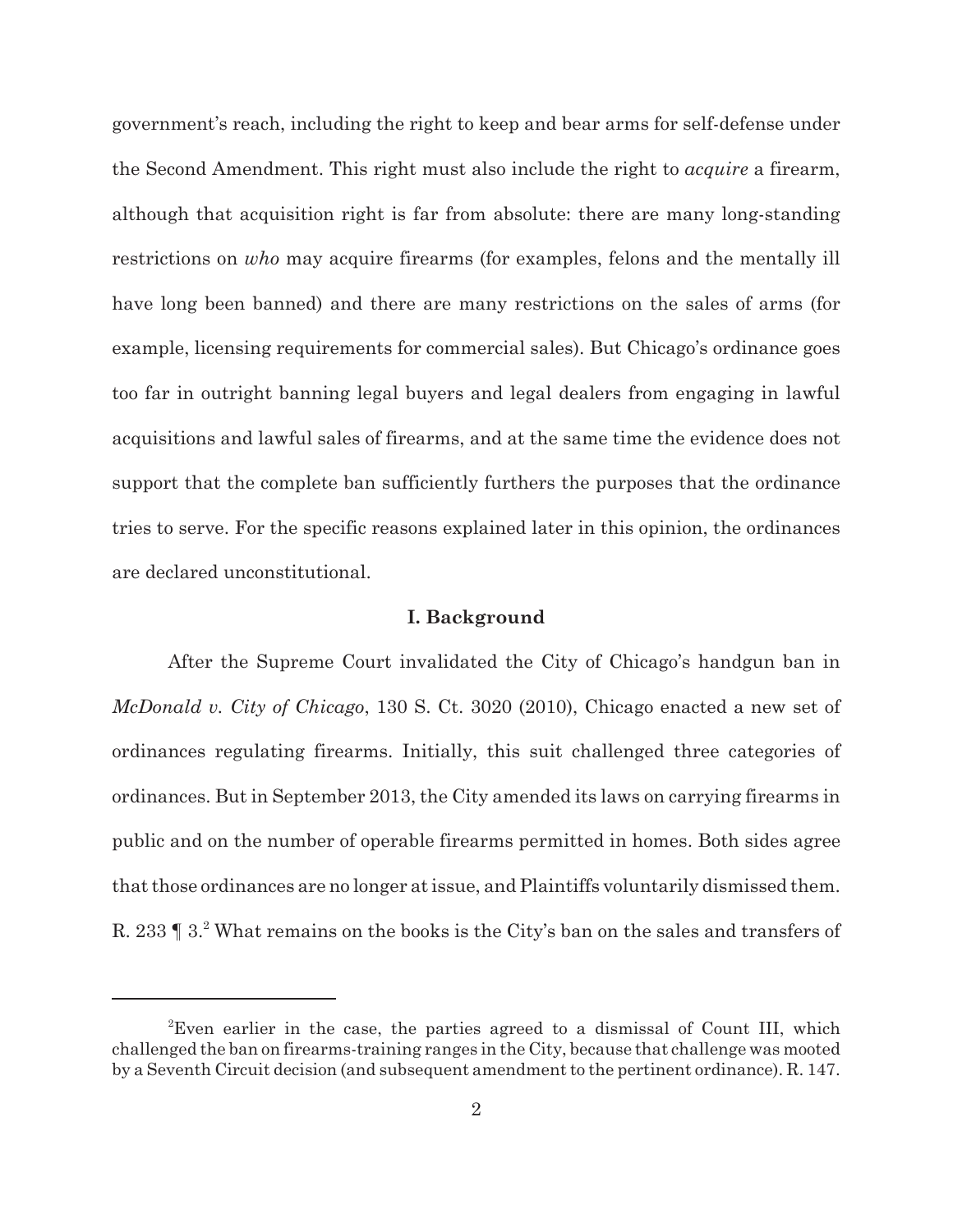firearms within the City limits. The ban is virtually a blanket ban on sales and transfers: Municipal Code § 8-20-100 states, in relevant part, that "no firearm may be sold, acquired or otherwise transferred within the city, except through inheritance of the firearm." MCC  $\S$  8-20-100(a).

Plaintiffs in this case are a combination of Chicago residents and an association of Illinois firearms retailers. Kenneth Pacholski, Kathryn Tyler, and Michael Hall are Chicago residents who are licensed to possess firearms by Illinois and the City. R. 176, Pls.' Statement of Facts (PSOF) ¶¶ 1, 2, 6. Pacholski, Tyler, and Hall would like to shop for firearms in the City. *Id.* ¶¶ 11, 17, 21. Likewise, members of the Illinois Association of Firearms Retailers would like to sell firearms within the City. *Id.* ¶ 23.<sup>3</sup> Because both of these activities are currently illegal under the Municipal Code, Plaintiffs challenge, in Count II, the constitutionality of MCC § 8-20-100. Second Am. Compl. at 12-13. Plaintiffs similarly challenge, in Count VI, the constitutionality of the City's zoning ordinance, MCC § 17-16-0201, to the extent that it prohibits the

<sup>3</sup>The City does not dispute the Association's standing as a plaintiff in this case. *See generally* R. 158, Defs.' Br. at 23-37. The Illinois Association of Firearms Retailers is an organization that lobbies on behalf of firearms retailers and the retail firearms industry in Illinois. *See* R. 164, Defs.' Statement of Facts (DSOF) ¶ 1; R. 165-2, Defs.' Exh. 5, O'Daniel Dep. 21:15-24. Its members sell firearms, operate shooting ranges, or both. Second Am. Compl. ¶ 4. Although membership in the Association is open to "anyone who seeks to expand the commercial marketplace of the firearms retail industry," voting membership is restricted to federally licensed firearms dealers based in Illinois. R. 180-7, Pls.' Exh. 78, O'Daniel Decl. ¶ 4. In light of the Association's composition, and the relief sought in challenging the sales ban, it has associational standing to pursue the claim as a named plaintiff. *See Ezell v. City of Chicago*, 651 F.3d 684, 696 (7th Cir. 2011).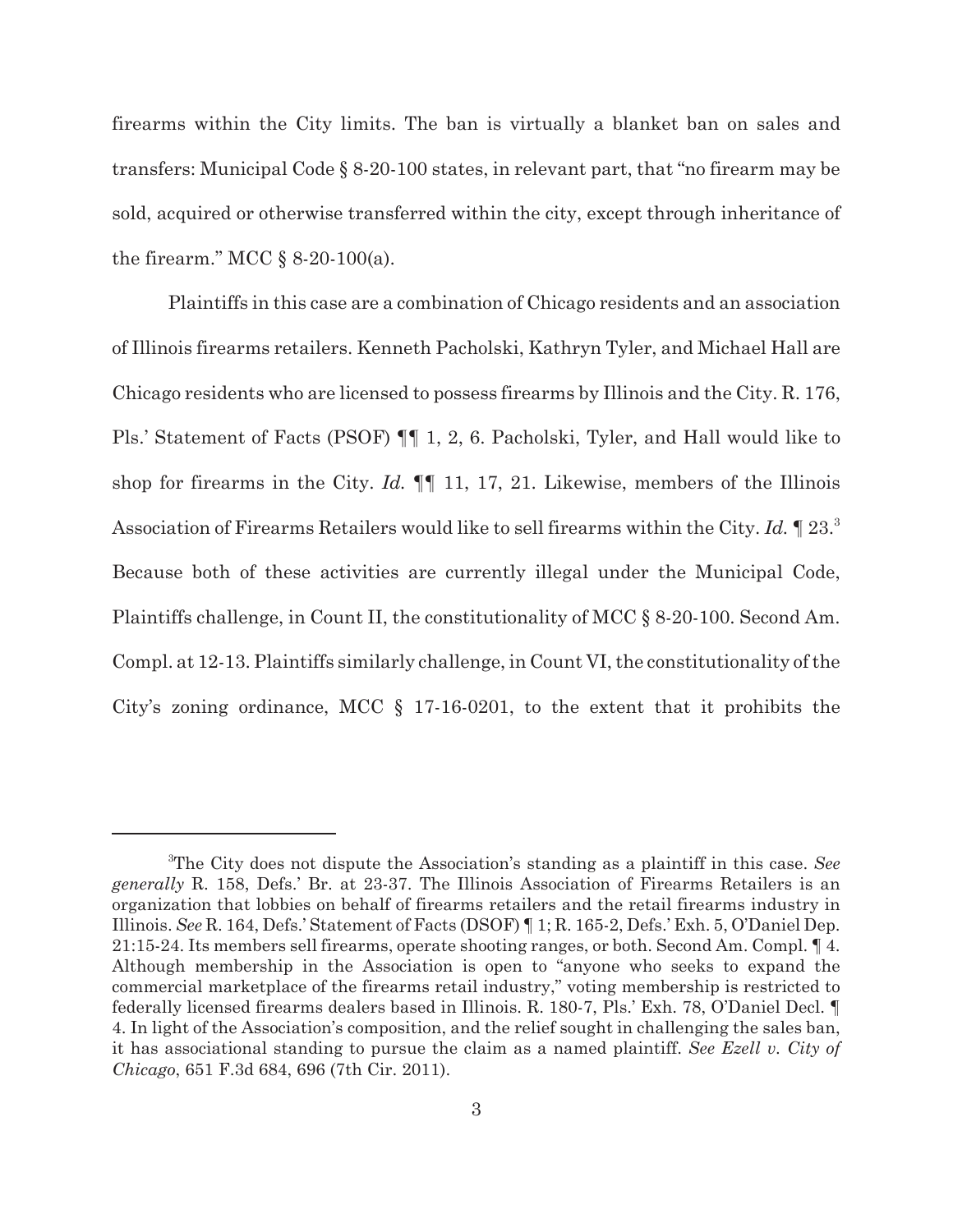construction and operation of gun stores.<sup>4</sup> Second Am. Compl. at 15-16. After discovery, both parties filed cross-motions for summary judgment, and it is time to turn to those motions.

# **II. Standard of Review**

Summary judgment must be granted "if the movant shows that there is no genuine dispute as to any material facts and the movant is entitled to judgment as a matter of law." Fed. R. Civ. P. 56(a). Rule 56 "mandates the entry of summary judgment, after adequate time for discovery and upon motion, against a party who fails to make a showing sufficient to establish the existence of an element essential to that party's case, and on which that party will bear the burden of proof at trial." *Celotex Corp. v. Catrett*, 477 U.S. 317, 322 (1986). Summary judgment is an especially appropriate stage to resolve this case. Unlike in many other cases, the disputed facts here are not "adjudicative facts," or "simply the facts of the particular case." Fed. R. Evid. 201(a) advisory committee's note. Instead, the parties dispute the facts and data justifying the Municipal Code ordinances. These are so-called "legislative facts," or facts "which have relevance to . . . the lawmaking process . . . in the enactment of a legislative body." *Id.* "Only adjudicative facts are determined in trials, and only legislative facts are relevant to the constitutionality of the [Chicago] gun law." *Moore*

<sup>&</sup>lt;sup>4</sup>Plaintiffs had also originally challenged the constitutionality of MCC  $\S$  4-144-010, which prohibited people from "selling,  $\dots$  giv[ing] away or otherwise transfer[ring], any firearm." *See* Second Am. Compl. at 12-13. The City's September 2013 amendment of the Municipal Code repealed that language from MCC § 4-144-010, so the parties agree that only MCC § 8-20-100(a) and the City's zoning ordinance are still at issue. *See* R. 233 ¶ 4.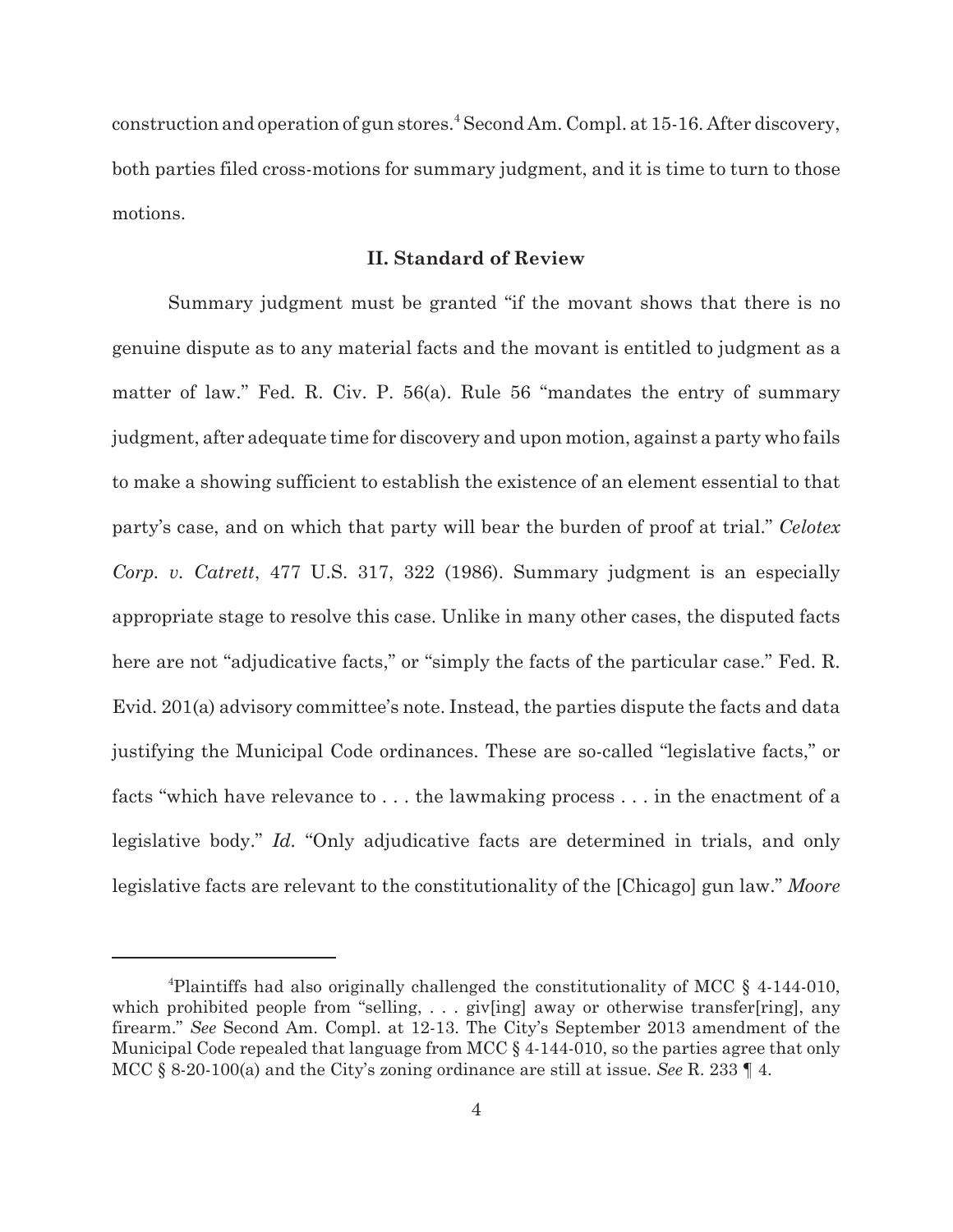*v. Madigan*, 702 F.3d 933, 942 (7th Cir. 2012). Thus, because "[t]he constitutionality of the challenged statutory provisions does not present factual questions for determination in a trial," resolving this case at summary judgment instead of proceeding to trial is the proper course of action. *Id.*

#### **III. Analysis**

Plaintiffs mount a facial attack on the City's prohibition on gun sales and transfers within City limits. Their first general contention is that a historical review reveals that these ordinances are categorically unconstitutional, meaning that no further analysis is necessary. *See* R. 175, Pls.' Br. at 5. But even if it is not categorically unconstitutional, the ordinances fail heightened constitutional scrutiny. *See id.* at 6-9. In response, the City moves for summary judgment in its own right, asserting that Plaintiffs' desire to purchase firearms within City limits does not fall within the Second Amendment's historical scope. *See* R. 157, Defs.' Mot. Summ. J. ¶ 5. And even if the Second Amendment historically protected this activity, the City asks the Court to hold the ordinances to either the "undue burden" standard or intermediate scrutiny, where it is more easily justified. *See id.* ¶¶ 5, 7. So although the parties contemplate a historical inquiry and some sort of means-end analysis, they disagree about the specifics. Plaintiffs believe that the historical inquiry ought to assess whether the ordinances are so broad as to be categorically unconstitutional, but the City maintains that it ought to assess whether the regulated firearms activity deserves no Second Amendment protection. And they also differ on the level of constitutional scrutiny that ensues, assuming that the historical question is inconclusive: Plaintiffs want the Court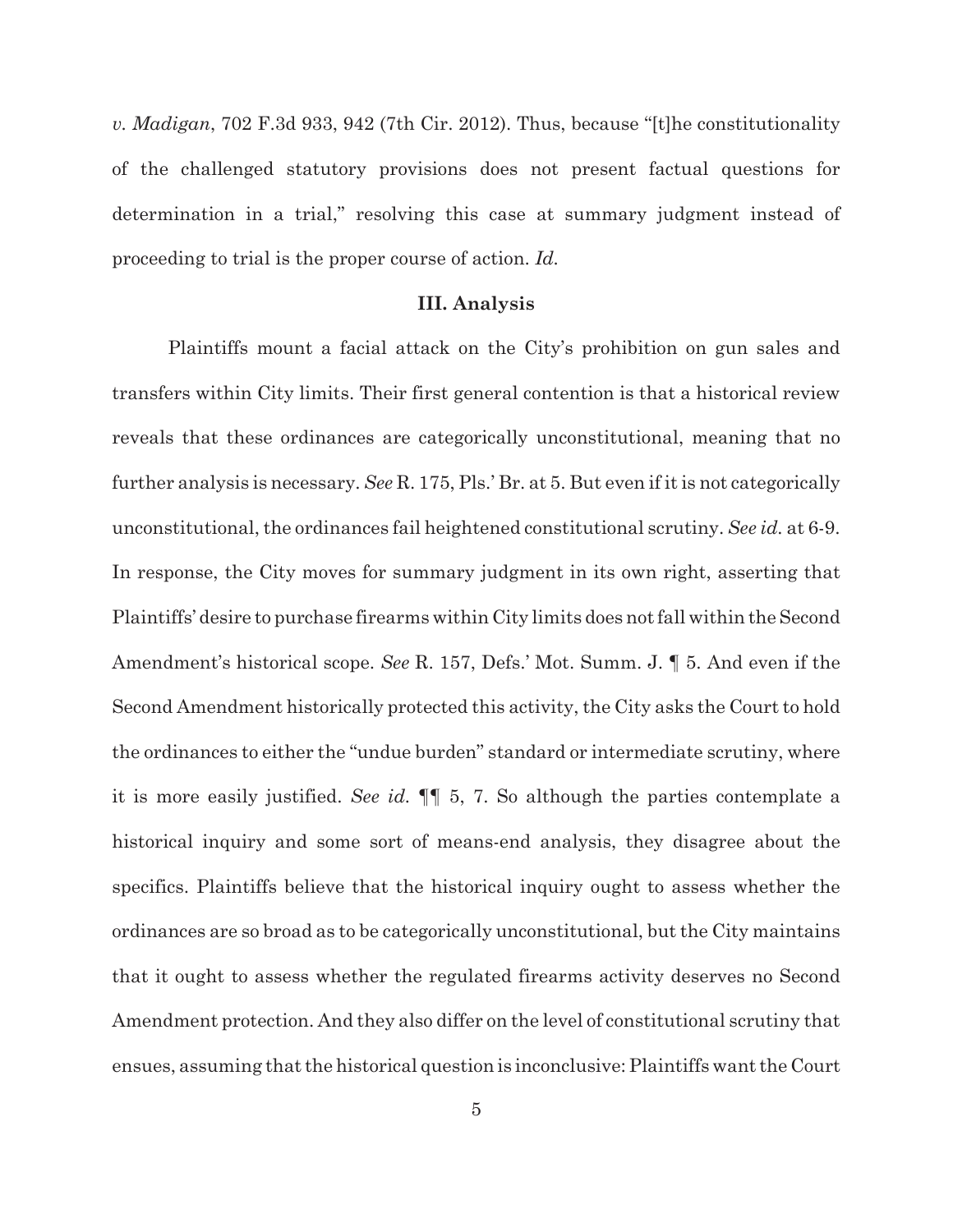to apply a heightened level of scrutiny akin to strict scrutiny, but the City urges that the Court view the challenge through either an undue burden or intermediate scrutiny lens. And of course the parties quarrel about whether and how the ordinances are justified under whichever level of scrutiny applies.

Before reaching these disagreements, the Court first determines the general analytical framework to be applied to Second Amendment litigation, which, as the Seventh Circuit has noted, "is quite new." *Ezell*, 651 F.3d at 690. It then resolves these disagreements while applying that framework to the specific ordinances that Plaintiffs challenge.

#### **A. Second Amendment Analytical Framework**

In *District of Columbia v. Heller*, the Supreme Court concluded that the Second Amendment codifies a preexisting "individual right to possess and carry weapons in case of confrontation." 554 U.S. 570, 592 (2008). *Heller* struck down the District of Columbia's prohibition on the possession of usable handguns in the home because the law banned "the quintessential self-defense weapon" in the place where the "need for defense of self, family, and property is most acute." *Id.* at 628-29, 635. The opinion did leave open many questions, which was not surprising given that it was the first detailed attempt at interpreting the Second Amendment. *See id.* at 635 ("But since this case represents this Court's first in-depth examination of the Second Amendment, one should not expect it to clarify the entire field  $\dots$ "). Among the open questions is the specific level of scrutiny to apply to firearms regulations. Instead, the Supreme Court made clear that the District's blanket ban on handguns in the home would fail "any of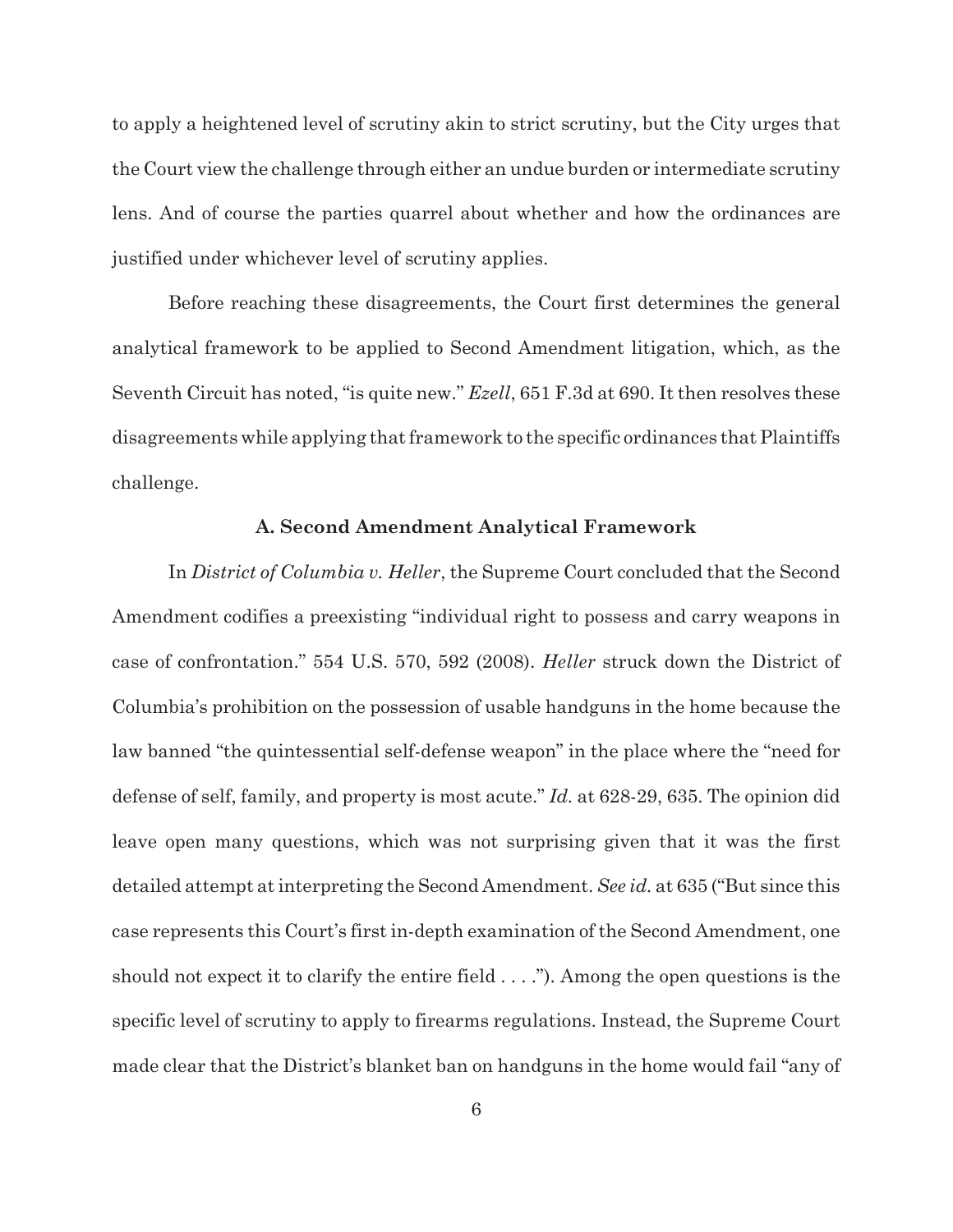the standards of scrutiny that we have applied to enumerated constitutional rights." *Id.* at 628-29. And the Supreme Court noted that other gun control measures would pass constitutional scrutiny:

[N]othing in our opinion should be taken to cast doubt on longstanding prohibitions on the possession of firearms by felons and the mentally ill, or laws forbidding the carrying of firearms in sensitive places such as schools and government buildings, or laws imposing conditions and qualifications on the commercial sale of arms.

*Id.* at 626-27. Ultimately, however, because *Heller* did not need to go any further, the opinion did not draw an explicit line between constitutional and unconstitutional firearms regulations.

Two years later, in *McDonald v. City of Chicago*, the Supreme Court held that the Due Process Clause of the Fourteenth Amendment incorporates the Second Amendment right to possess a handgun in the home for self-defense against state and local governments. 130 S. Ct. at 3050. In *McDonald*, the Supreme Court struck down a Chicago ordinance that, like the D.C. law, banned handguns in the home. *Id.* at 3026. But again the Supreme Court did not set out the precise standard for analyzing Second Amendment challenges, and instead reiterated that "incorporation does not imperil every law regulating firearms." *Id.* at 3047; *see also Heller*, 554 U.S. at 627 n.26 ("We identify these presumptively lawful regulatory measures only as examples; our list does not purport to be exhaustive.").

In *Ezell v. City of Chicago*, 651 F.3d 684, the Seventh Circuit tackled some of the open questions. The plaintiffs in *Ezell* challenged the constitutionality of a related Chicago ordinance that required one hour of firing range training as a prerequisite to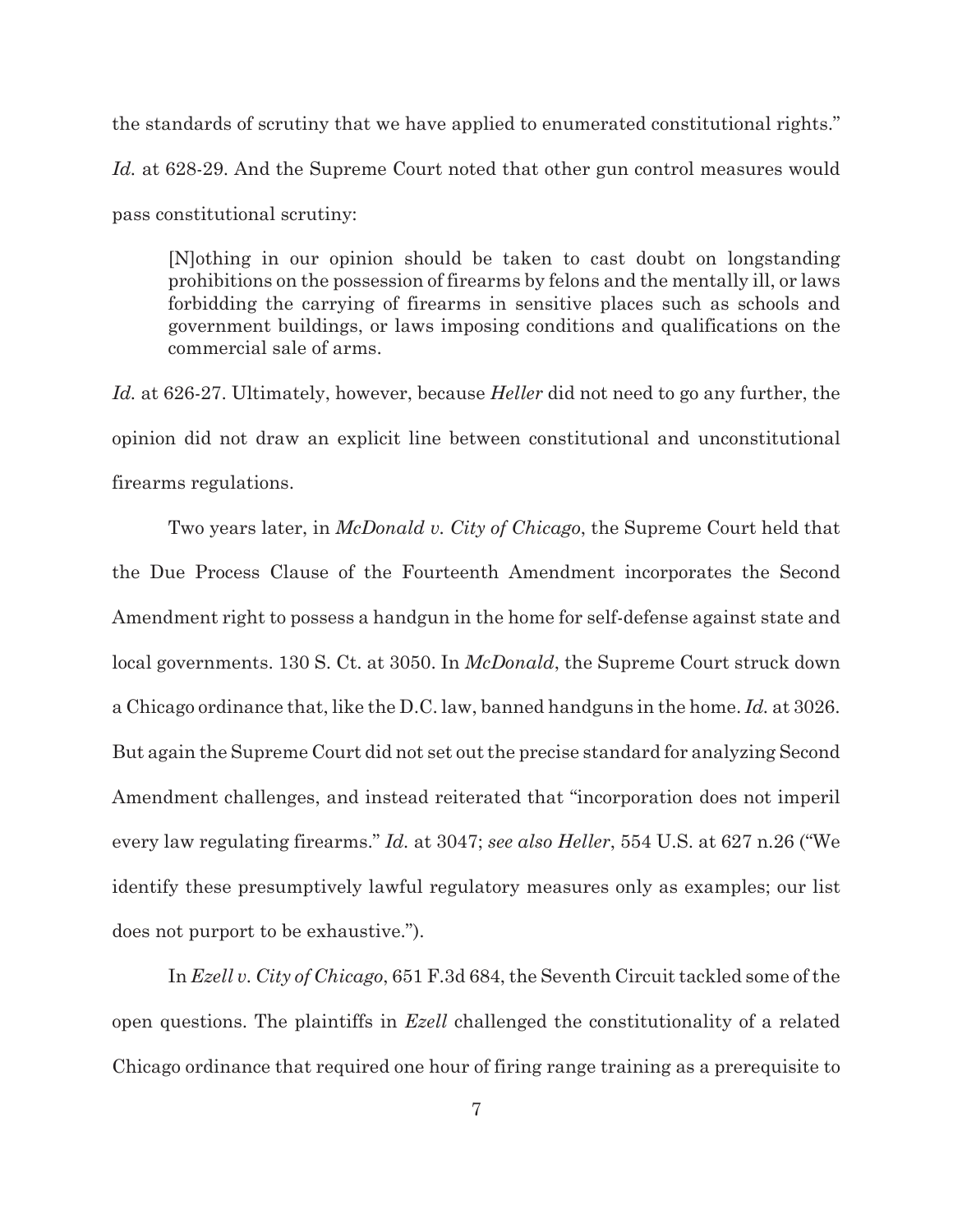lawful ownership, yet simultaneously prohibited virtually all firing ranges from operating in the City. *Id.* at 689-90. In reversing the district court's order denying the plaintiffs' motion for a preliminary injunction, *id.* at 711, the Seventh Circuit distilled, from *McDonald* and *Heller*, a two-step inquiry. It first took from those cases the principle that some gun laws regulate activity falling outside the scope of the Second Amendment right as it was publicly understood when the Bill of Rights was ratified. *Id.* at 702 (citing *McDonald*, 130 S. Ct. at 3038-47; *Heller*, 554 U.S. at 625-28). Accordingly, the Seventh Circuit first considered—and rejected—the City's historical evidence that cities could ban firearms discharge, finding that "most of the statutes cited by the City are not specific to controlled target practice and, in any event, contained significant carveouts and exemptions." *Id.* at 705. Because the City did not establish that target practice was unprotected by the Second Amendment as it was historically understood, the Seventh Circuit moved on to consider whether the City's restriction on range training survived constitutional scrutiny. *Id.* at 706. It determined that the range ban faced nearly strict scrutiny, reasoning that it was "a serious encroachment on the right to maintain proficiency in firearm use, an important corollary to the meaningful exercise of the core right to possess firearms for self-defense." *Id.* at 708. And it held that under this exacting standard, the plaintiffs faced a strong likelihood of success on the merits because the City presented no data or expert opinion to support its range ban. *Id.* at 709.

*Ezell*'s two-step inquiry governs this challenge. Under *Ezell*, the first step is to conduct a historical inquiry into the scope of the Second Amendment right as it was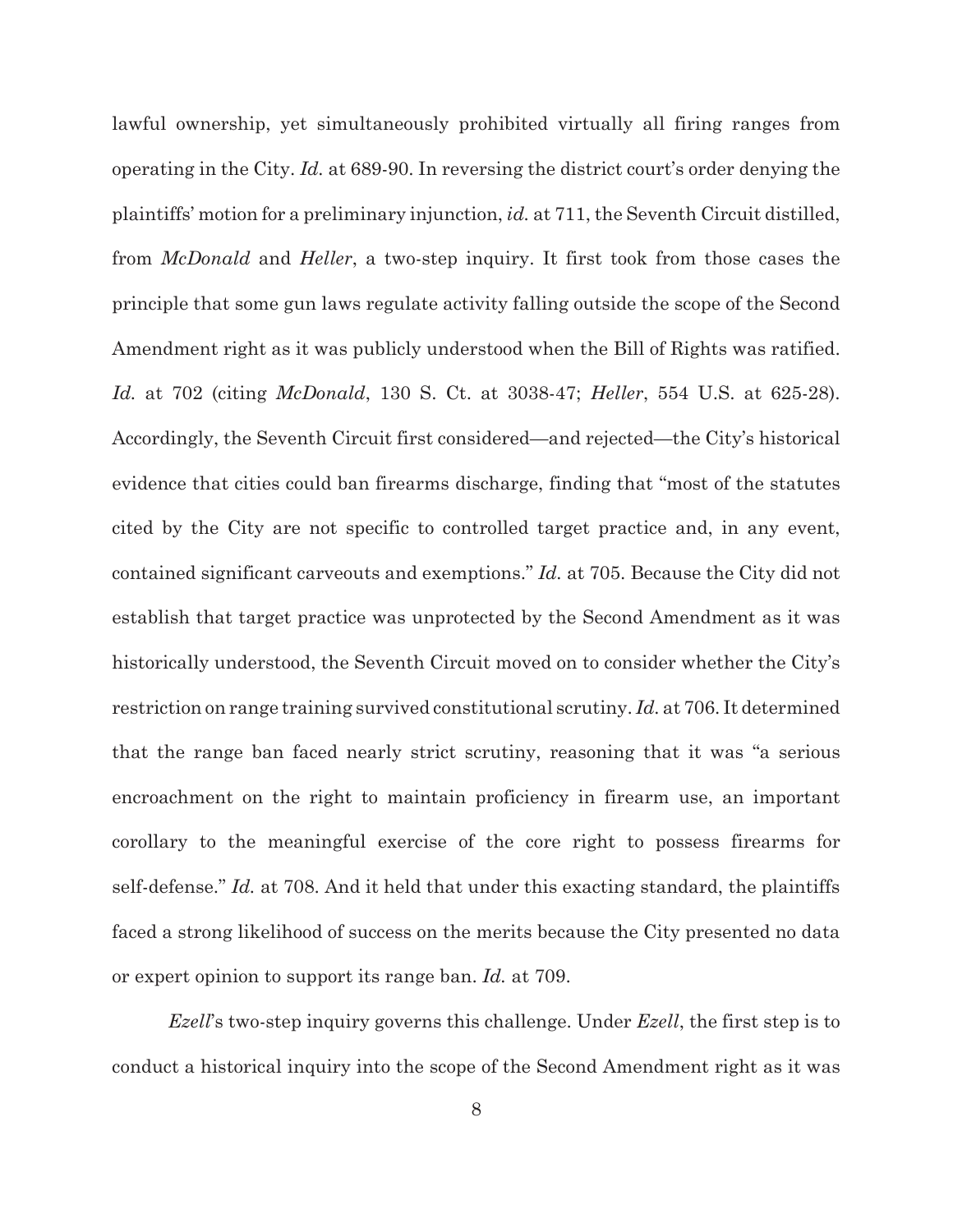understood either in 1791 (when the Bill of Rights was ratified) for federal law or in 1868 (when the Fourteenth Amendment was ratified) for state and local law. *Id.* at 702-03. At step one, the burden is on the City to "establish that a challenged firearms law regulates activity falling outside the scope of the Second Amendment right as it was understood at the relevant historical moment." *Id.* If the City succeeds, then "the regulated activity is categorically unprotected, and the law is not subject to further Second Amendment review." *Id.* at 703.

But if the City does not succeed at step one—either because the historical evidence is inconclusive or the regulated activity is not categorically unprotected—then the analysis proceeds to a second step. *Id.* At that step, the Court must examine the strength of the City's justifications for regulating that activity by evaluating the regulations the government has chosen to enact and the public-benefits ends it seeks to achieve. *Id. Ezell* teaches, after analyzing First Amendment jurisprudence—which *Heller* and *McDonald* suggest is an appropriate analogue, *see Heller*, 554 U.S. at 582; *McDonald*, 130 S. Ct. at 3045—that the means-end inquiry is a sliding scale and not fixed or static:

First, a severe burden on the core Second Amendment right of armed self-defense will require an extremely strong public-interest justification and a close fit between the government's means and its end. Second, laws restricting activity lying closer to the margins of the Second Amendment right, laws that merely regulate rather than restrict, and modest burdens on the right may be more easily justified. How much more easily depends on the relative severity of the burden and its proximity to the core of the right.

*Ezell*, 651 F.3d at 706, 708. But no matter where on the sliding scale the challenged statute is located, one thing is sure: the standard of judicial review is always stricter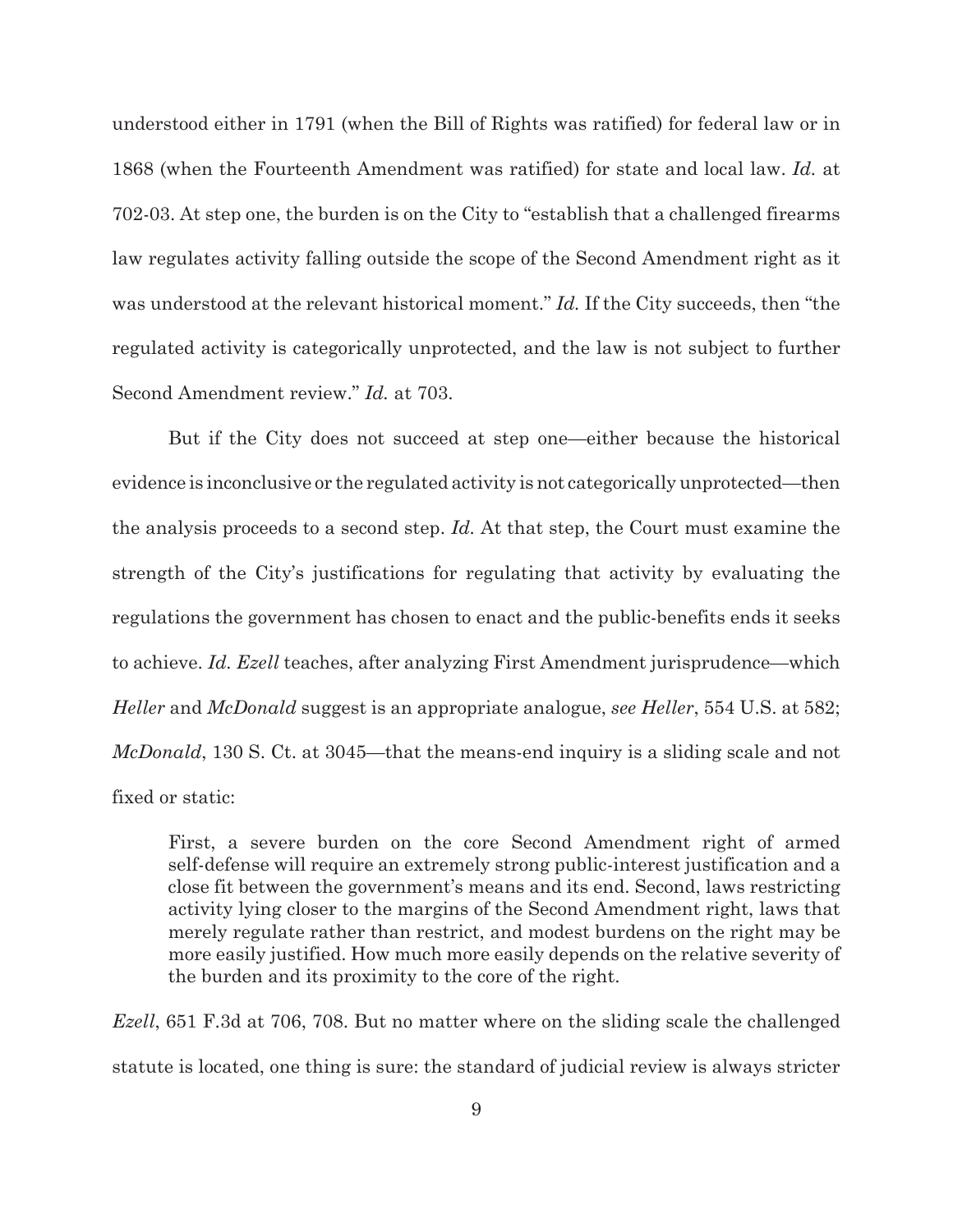than rational basis review. *See Heller*, 554 U.S. at 628 n.27 ("If all that was required to overcome the right to keep and bear arms was a rational basis, the Second Amendment would be redundant with the separate constitutional prohibitions on irrational laws, and would have no effect."); *Ezell*, 651 F.3d at 701 ("[T]he Court specifically excluded rational-basis review."); *United States v. Yancey*, 621 F.3d 681, 683 (7th Cir. 2010) (per curiam).

*Moore v. Madigan,* 702 F.3d 933, further demonstrates the application of this two-step framework. In *Moore*, the Seventh Circuit invalidated an Illinois law prohibiting a person from carrying a gun ready to use when not on the person's own property, home, fixed place of business, or on the property of someone who has permitted the person to carry a ready-to-use gun. *Id.* at 934. The Seventh Circuit held that, under *Heller* and *McDonald*, the Second Amendment's core right of armed selfdefense extends past the four walls of the home and into the public. *See id.* at 942. In doing so, *Moore* first rejected the State's historical evidence that purported to show that there was no generally recognized private right to carry arms in public in 1791, finding that *Heller*'s historical analysis to the contrary controlled. *See id.* at 935-37. The Seventh Circuit then went on to assess the State's public-safety rationales for banning public gun carriage, concluding that the State's empirical evidence did not provide a justification for a complete public-carriage ban. *See id.* at 937-39, 942. Because the State thus failed to "provide [the court] with more than merely a rational basis for believing that its uniquely sweeping ban is justified by an increase in public safety," the Seventh Circuit remanded to the respective district courts for the entry of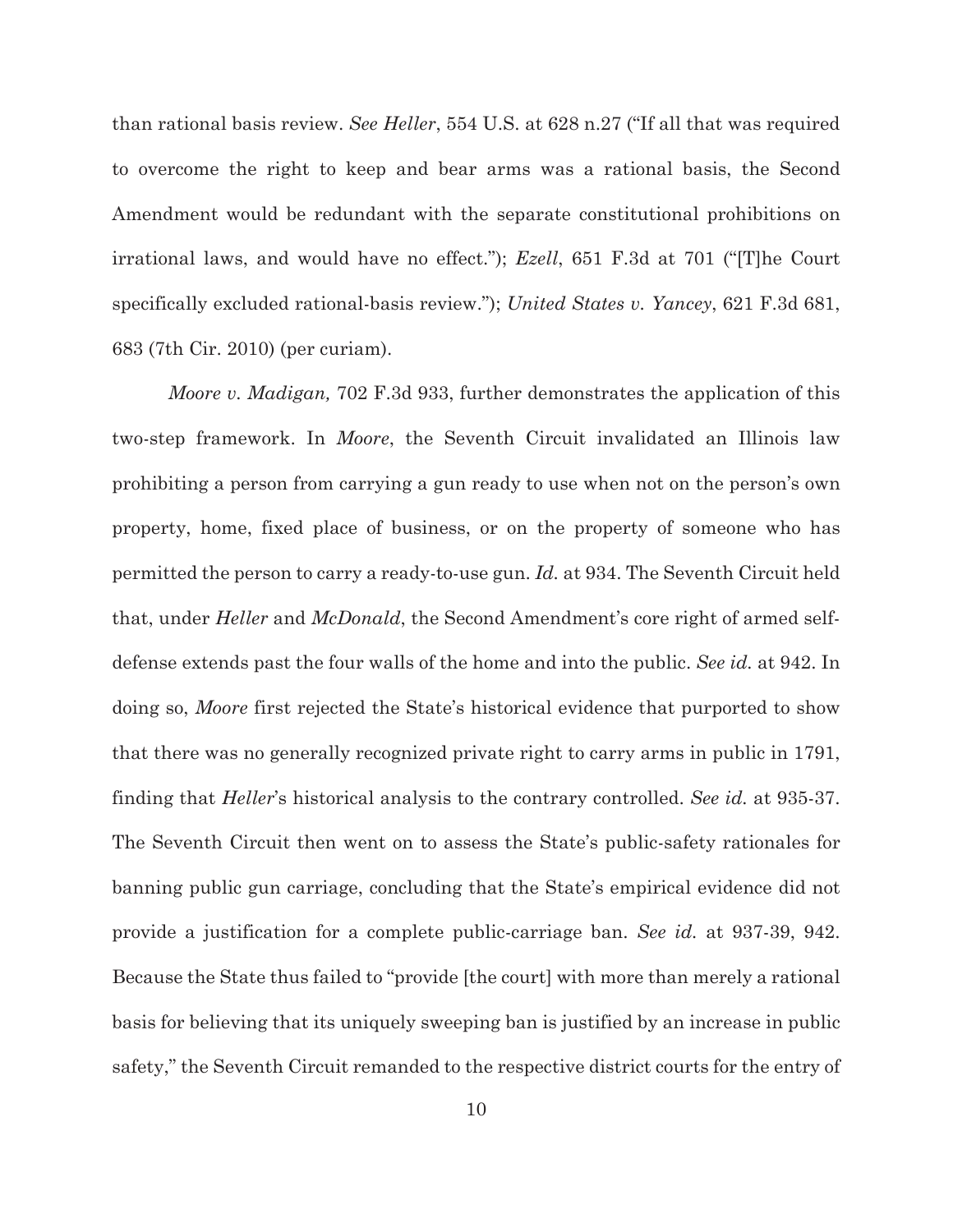declarations of unconstitutionality and for the issuance of permanent injunctions. *Id.* at 942.

Thus, *Moore* implicitly applied the *Ezell* two-step analysis, even if it did not explicitly state it was doing so. It first evaluated the State's historical argument that the regulated activity was, purportedly, categorically unprotected by the Second Amendment because there was no generally recognized right to publicly carry a gun in 1791. After finding this evidence unpersuasive in the wake of *Heller*'s analysis of the historical evidence, the Seventh Circuit then moved on to assess the State's empirical evidence in favor of banning public carriage. *Heller* then held that the State did not justify its broad ban at this step either, and thus the Seventh Circuit struck down the law. This was *Ezell*'s two-step framework in action.

Importantly, *Moore* added two key details to the two-step analysis. First, although *Ezell* said that the relevant time period for analyzing the scope of the Second Amendment right is either 1791 or 1868, depending on whether the law is federal (1791) or State or local (1868), arguably under *Moore* the critical year for determining the amendment's historical meaning is always 1791. *Id.* at 935. *Moore* cites to *McDonald* for that principle, which in turn reasons that "incorporated Bill of Rights protections are all to be enforced against the States under the Fourteenth Amendment according to the *same standards that protect those personal rights against federal encroachment*." *McDonald*, 130 S. Ct. at 3035 (emphasis added) (internal quotation marks omitted). And *McDonald* expressly incorporated the Second Amendment right recognized in *Heller*, *id.* at 3050, which analyzed the meaning of the Second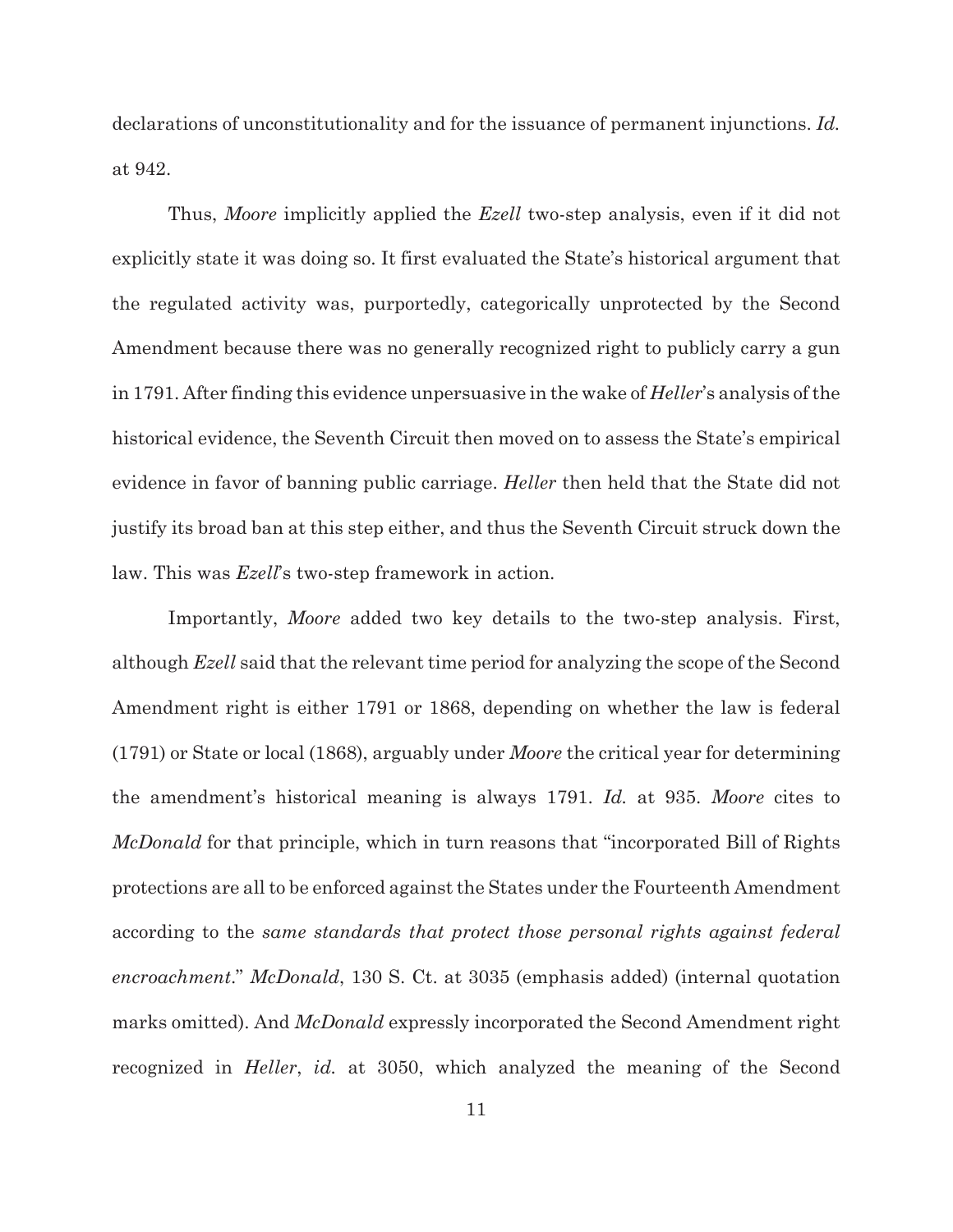Amendment as it was understood in 1791, *see Heller*, 554 U.S. at 578-605. Finally, *McDonald* itself examined history to determine whether the right to keep and bear arms was fundamental to ordered liberty in 1791. *See* 130 S. Ct. at 3036-37. Thus, the relevant time period for the first-step historical analysis is 1791.

Second, *Moore* reiterates that the level of scrutiny during the second-step means-end analysis varies according to the breadth of the challenged Second Amendment restriction. *Compare* 702 F.3d at 940 ("A blanket prohibition on carrying gun[s] in public prevents a person from defending himself anywhere except inside his home; and so substantial a curtailment of the right of armed self-defense requires a greater showing of justification than merely that the public *might* benefit on balance from such a curtailment, though there is no proof it would."), *with id.* ("In contrast, when a state bans guns merely in particular places, such as public schools, a person can preserve an undiminished right of self-defense by not entering those places; since that's a lesser burden, the state doesn't need to prove so strong a need."). But in doing so, *Moore* makes clear that the breadth of restriction is not just a function of *what* is affected, but also *who* is affected. *Moore* reasoned that the State had to make a stronger empirical showing that its gun ban was vital to public safety than the federal government had to in *United States v. Skoien*, 614 F.3d 638 (7th Cir. 2010) (en banc). There, the government successfully justified a federal law that forbids convicted domestic-violence misdemeanants from possessing firearms. *Id.* at 639, 645. But *Moore* held the State to a higher standard because the "curtailment of gun rights was much narrower [in *Skoien*]: there the gun rights of persons convicted of domestic violence,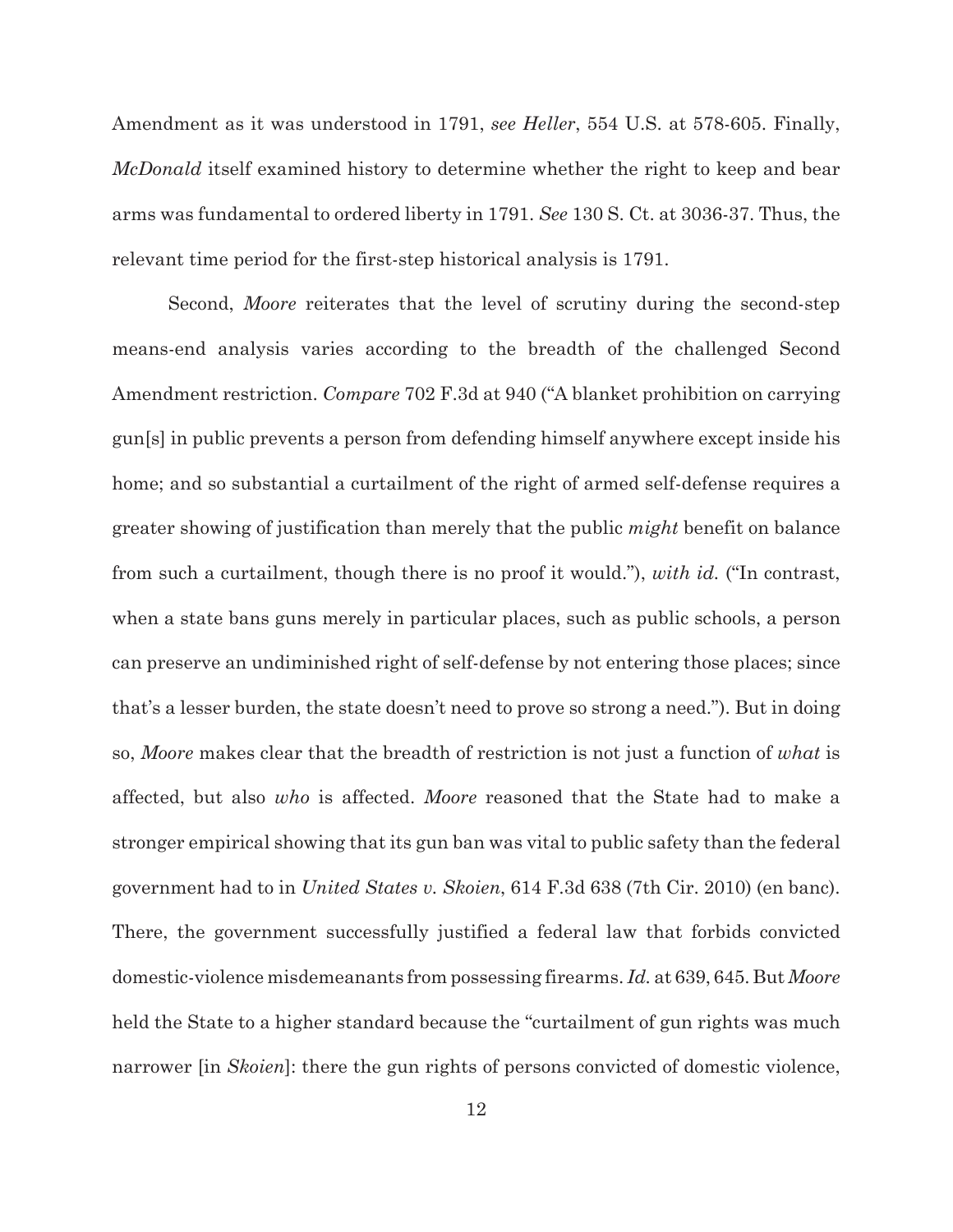here the gun rights of the entire law-abiding adult population of Illinois." *Moore*, 702 F.3d at 940. So *Moore* ultimately looked to two factors on the sliding scale to fashion the level of scrutiny: how much activity was regulated (a blanket prohibition of gun carriage and not a lesser burden on armed self-defense), and who was regulated (lawabiding citizens and not people with criminal records). Based on these factors, *Moore* concluded that the State needed to make an extremely strong showing that its law furthered public safety. *Id.*

This, then, is the framework that *Moore* and *Ezell* have crafted. For each challenged Municipal Code ordinance, the City bears the burden of first establishing that the ordinance regulates activity generally understood in 1791 to be *un*protected by the Second Amendment. If the City does not carry that burden, then it must proffer sufficient evidence to justify the ordinance's burden on Second Amendment rights. And in this means-end analysis, the quantity and persuasiveness of the evidence required to justify each ordinance varies depending on how much it affects the core Second Amendment right to armed self-defense and on whose right it affects. The more people it affects or the heavier the burden on the core right, the stricter the scrutiny. If the City also fails at this second stage, the ordinance is unconstitutional.

With these principles in mind, the Court returns to the merits of Plaintiffs' challenge to the ordinances at issue.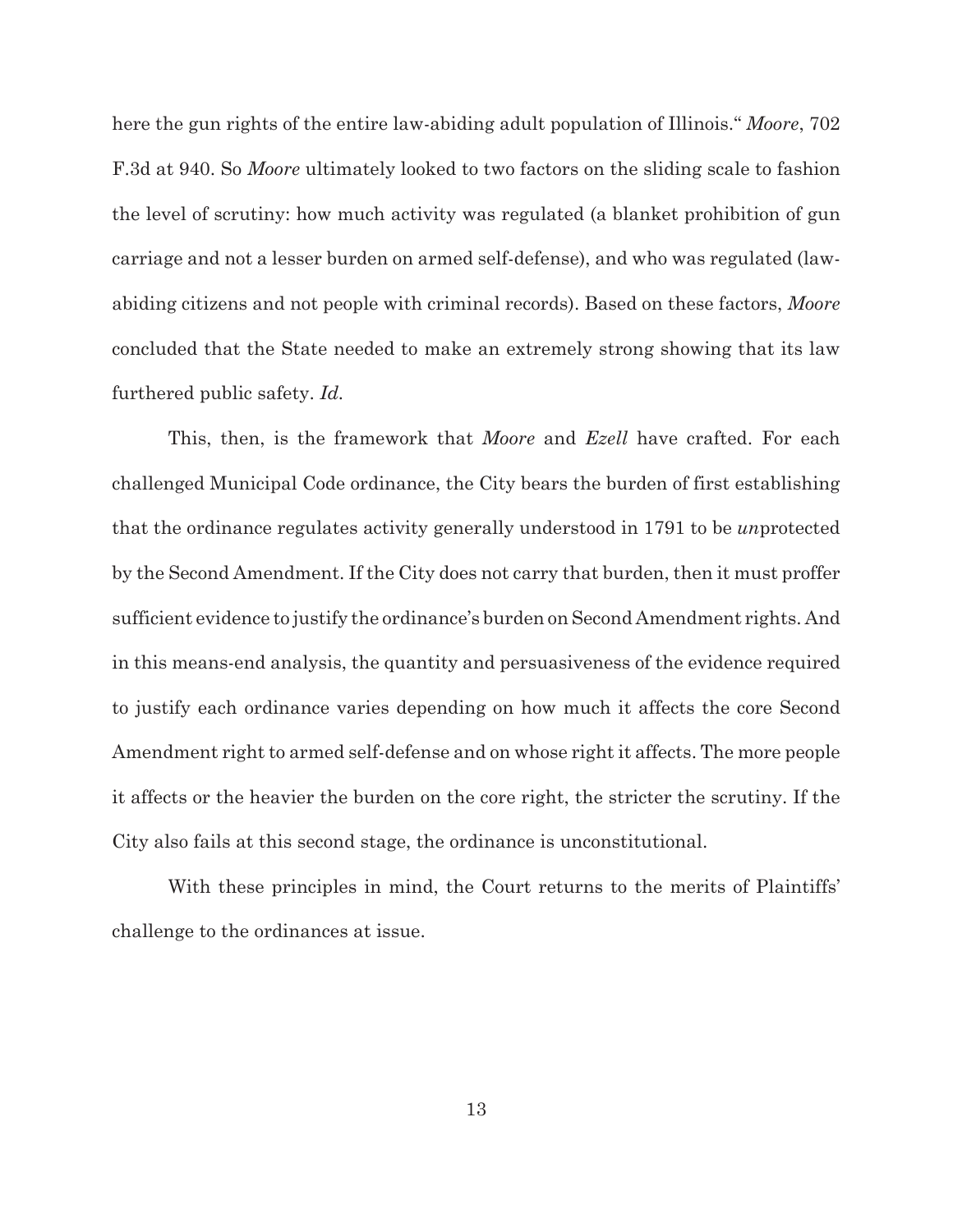#### **B. Constitutional Challenge to MCC §§ 8-20-100 and 17-16-0201**

Plaintiffs challenge MCC  $\S 8$ -20-100 and the City's zoning ordinance (MCC  $\S 17$ -16-0201), which both prohibit firearms from being sold or otherwise transferred within the city, except through inheritance of a firearm. Pls.' Br. at 10-22.

Plaintiffs first argue that the ban on firearm sales and transfers is categorically unconstitutional, under the notion that the right to *acquire* a firearm is a necessary prerequisite to exercise the right to possess that firearm for self-defense, so banning sales and transfers is just like banning possession for self-defense. *Id.* at 10. To be sure, there is arguably a reading of *Moore* that supports Plaintiffs' argument that some ancillary restrictions on firearms inhibit the exercise of the core right itself so much as to be categorically unconstitutional. *See* 702 F.3d at 939 ("If the mere possibility that allowing guns to be carried in public would increase the crime or death rates sufficed to justify a ban, *Heller* would have been decided the other way, for that possibility was as great in the District of Columbia as it is in Illinois."). But *Moore* nonetheless gave Illinois the chance to justify (although the justification had to be extremely strong) the public-carriage ban and, rather than categorically reject it, the Seventh Circuit evaluated the empirical strengths of that justification. *See id.* at 937- 40 ("[S]o substantial a curtailment of the right of armed self-defense requires a greater showing of justification than merely that the public *might* benefit on balance from such a curtailment . . . ."). And so did *Ezell* in evaluating the constitutionality of a ban on gun ranges in Chicago, even though Chicago required range training as a prerequisite to lawful gun ownership. 651 F.3d at 689-90. *Ezell* nevertheless went through both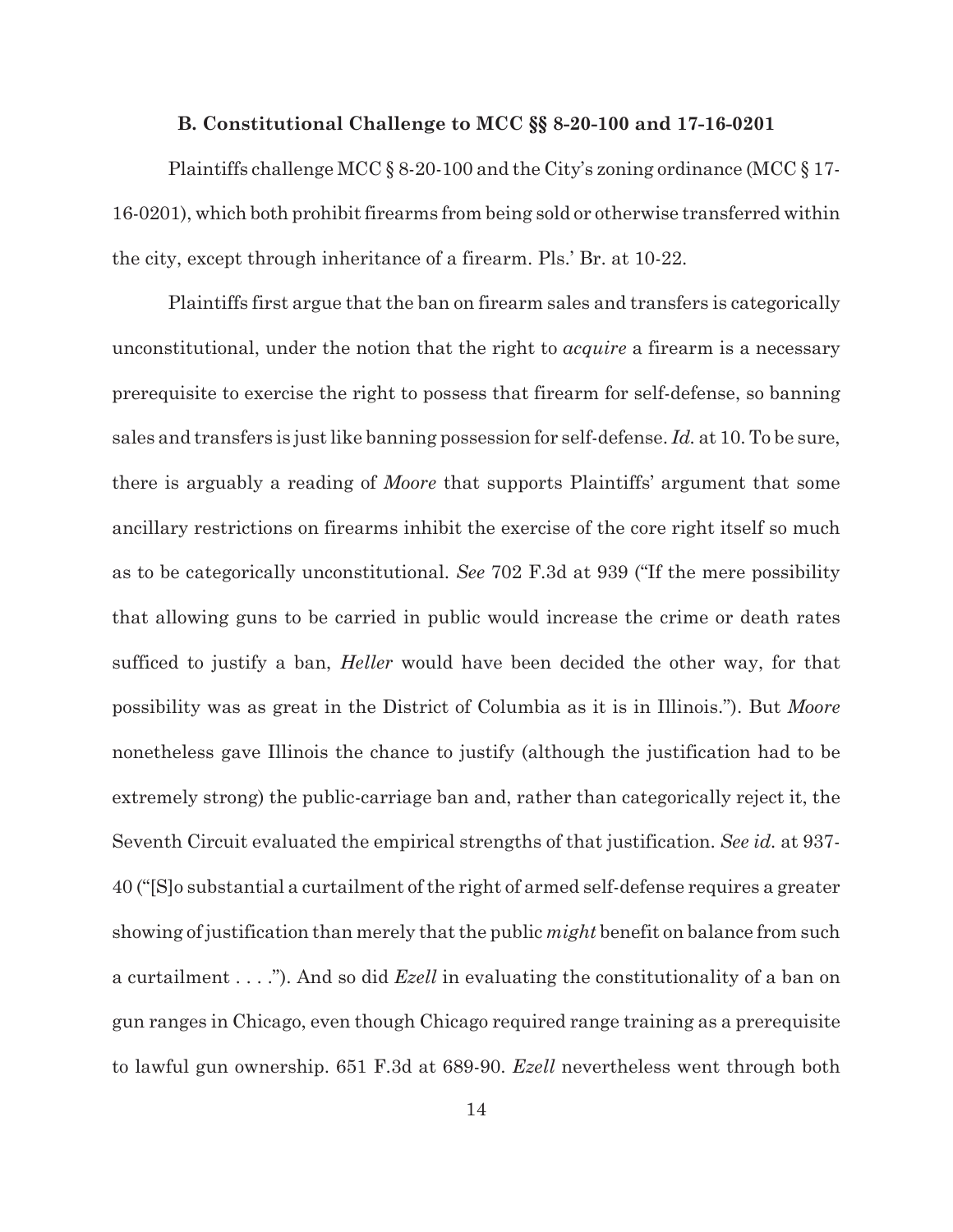steps of the analysis, reasoning that only "broadly prohibitory laws restricting the core Second Amendment right" were categorically unconstitutional. *Id.* at 703. In any event, the Court need not draw the line here between restrictions that are prerequisites to the exercise of the core Second Amendment right, and thus might be categorically unconstitutional, and lesser restrictions on the core right that require historical and means-end analyses. As discussed below, the ban on gun transfers and sales is unconstitutional even if analyzed under *Ezell* and *Moore*'s two-step framework.

## **1. Historical Understanding**

Again, at the first step, the City bears the burden of demonstrating that firearms sales and transfers are categorically outside the scope of the Second Amendment as it was understood in 1791. *Moore*, 702 F.3d at 935; *Ezell*, 651 F.3d at 702-03. Although the City argues that "state bans of the sale of even popular and common arms stretch back nearly 200 years," Defs.' Br. at 24, the only historical support that it musters are three statutes from Georgia, Tennessee, and South Carolina banning the sale, manufacture, and transfer of firearms within their borders. *See* R. 158, Defs.' App. at A109, Georgia Act of Dec. 25, 1837, ch. 367, § I; Defs.' App. at A112-13, Tennessee Act of Mar. 17, 1879, ch. 96, § 1; Defs.' App. at A115, South Carolina Act of Feb. 20, 1901, ch. 435, § 1. But these isolated statutes were enacted 50 to 110 years *after* 1791, which is "the critical year for determining the amendment's historical meaning." *Moore*, 702 F.3d at 935. These statutes are thus not very compelling historical evidence for how the Second Amendment was historically understood. And citation to a few isolated statutes—even to those from the appropriate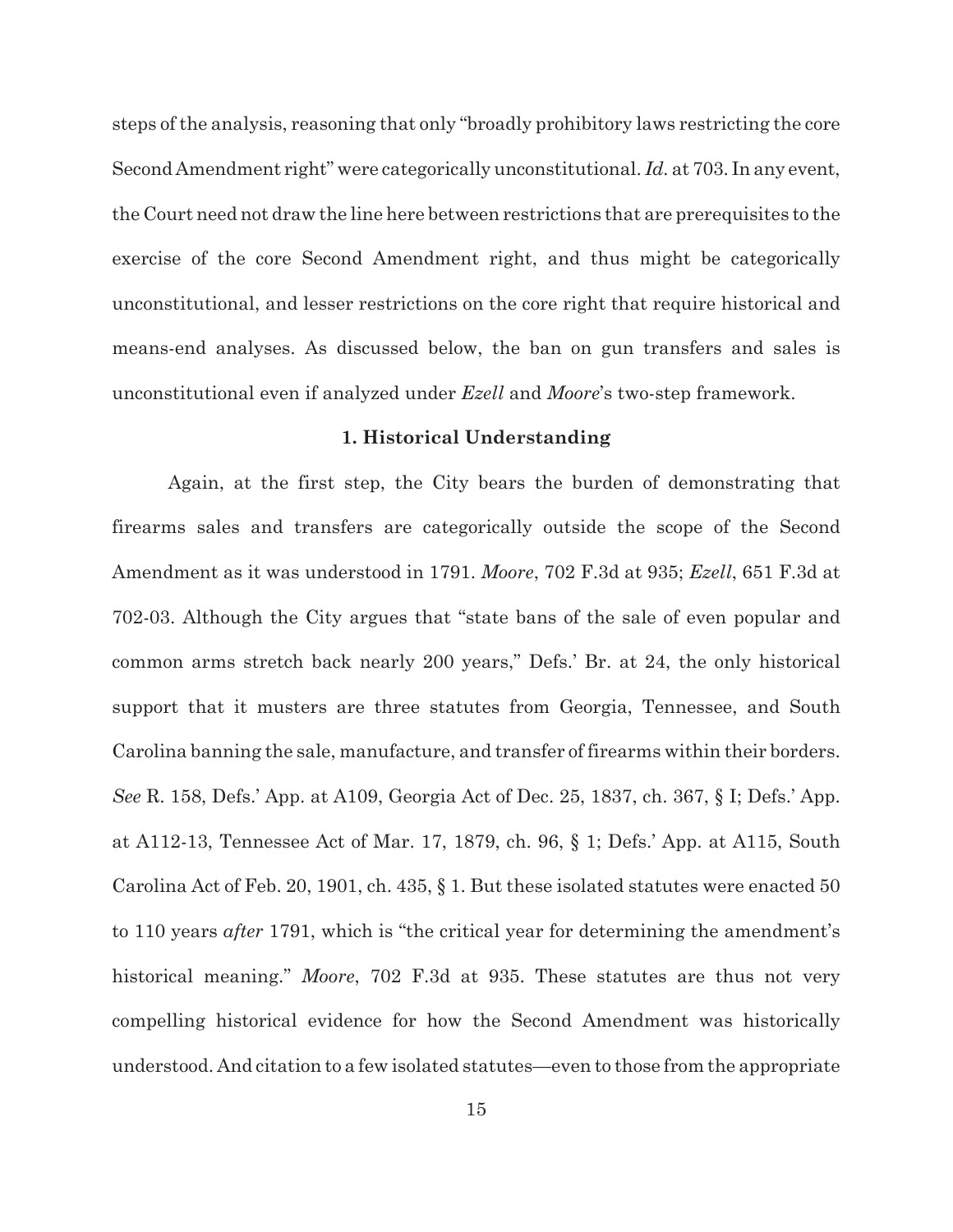time period—"fall[] far short" of establishing that gun sales and transfers were historically unprotected by the Second Amendment. *Ezell*, 651 F.3d at 706. The City's proffered historical evidence fails to establish that governments banned gun sales and transfers at the time of the Second Amendment's enactment, so the Court must move on to the second step of the inquiry.

#### **2. Means-End Analysis**

Before embarking on a review of the City's justifications for its ban on gun sales and transfers, it is necessary to determine the appropriate level of scrutiny to apply. At the outset, the City urges the Court to import the "undue burden" standard from the Supreme Court's abortion cases at this stage. Under that standard, the ordinances are valid so long as they do not "place a substantial obstacle in the path" of a person seeking to own a gun for self-defense. *See* Defs.' Br. at 25 (quoting *Planned Parenthood of Se. Penn. v. Casey*, 505 U.S. 833, 878 (1992)). But in *Ezell*, the Seventh Circuit "decline[d] the invitation" to apply the "undue burden" test, noting that First Amendment analogues like intermediate or strict scrutiny were more appropriate under *Heller* and *McDonald*. 651 F.3d at 706-07. The City argues that *Ezell* does not control because unlike *Ezell*, "this case does not involve a Chicago Firearm Permit . . . precondition that Chicago prohibits residents from fulfilling within its borders." Defs.' Br. at 24. True, *Ezell* does say, "That the City conditions gun possession on range training is an additional reason to closely scrutinize the range ban." 651 F.3d at 708. The Seventh Circuit made that statement, however, when deciding whether to apply intermediate or strict scrutiny, and the Seventh Circuit by that point in the analysis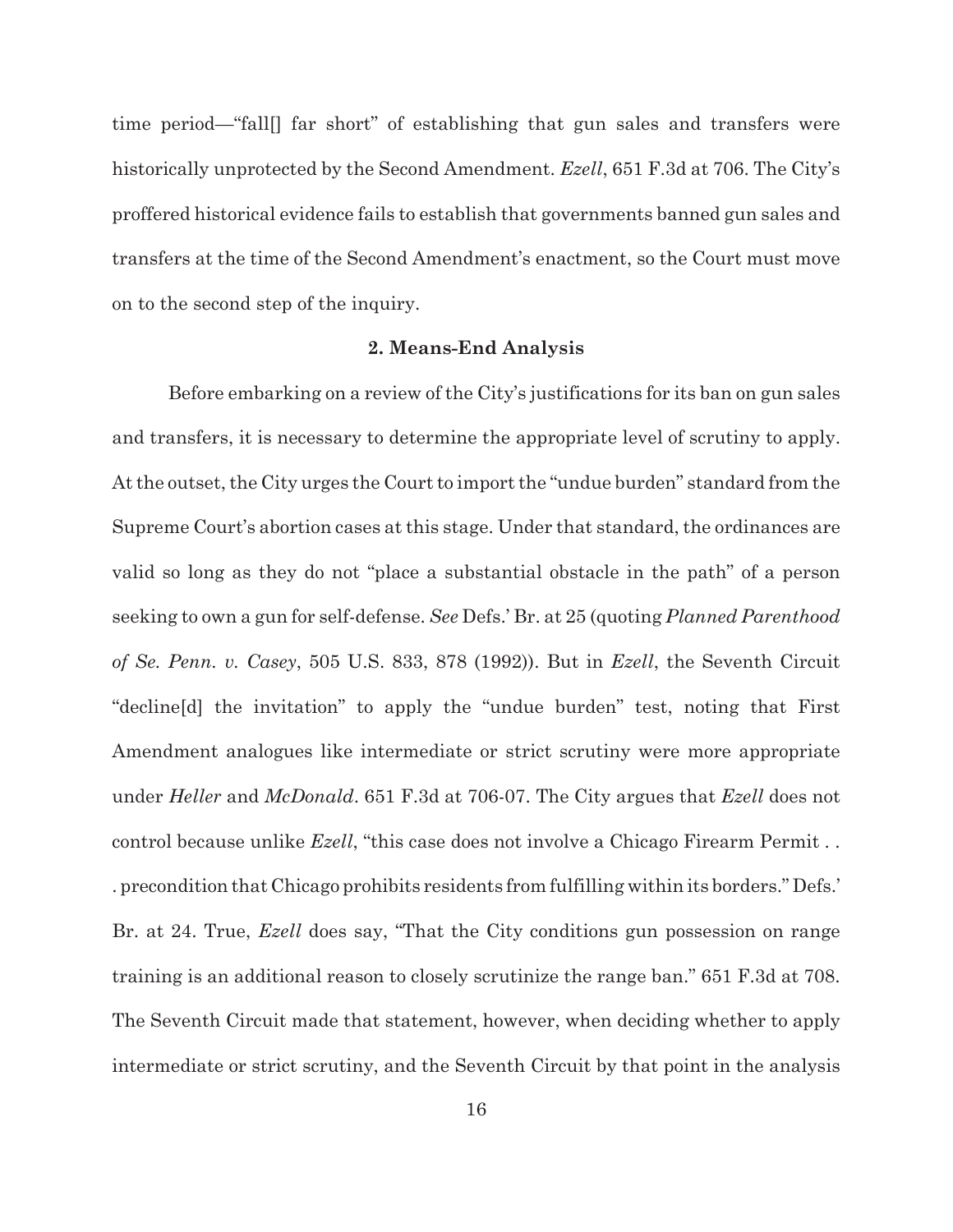had *already* rejected the undue-burden standard, meaning that the lack of a precondition here is not a meaningful distinction when considering *whether* to apply the undue-burden standard. Indeed, when *Ezell* decided not to apply the undue-burden standard, it noted with approval the majority of circuits that have imported the standard of review (usually intermediate scrutiny) from the Supreme Court's freespeech cases and not the abortion cases. *See Ezell*, 651 F.3d at 706-07 (collecting cases); *see also Kachalsky v. Cnty. of Westchester*, 701 F.3d 81, 96 (2d Cir. 2012); *Heller v. Dist. of Columbia*, 670 F.3d 1244, 1257 (D.C. Cir. 2011). Thus, because there is no reason why *Ezell* is distinguishable on this point, the City's request to import the undueburden standard is declined, as it was in *Ezell*. Some higher level of scrutiny is therefore appropriate.

### **a. Standard of Scrutiny**

As a fallback position, the City urges the application of intermediate scrutiny, not strict scrutiny. Defs.' Br. at 27. Remember that the Seventh Circuit in *Skoien* applied intermediate scrutiny (after a concession by the government) when evaluating the government's justifications for a federal law that forbade convicted domestic violence misdemeanants from possessing firearms. 614 F.3d at 639, 641-42. But that case involved the gun rights of domestic violence misdemeanants, whereas as here the Municipal Code ordinances here affect "the gun rights of the entire law-abiding adult population of [Chicago]." *Moore*, 702 F.3d at 940. *Moore* suggests that intermediate scrutiny is too light given who is impacted by these Municipal Code ordinances.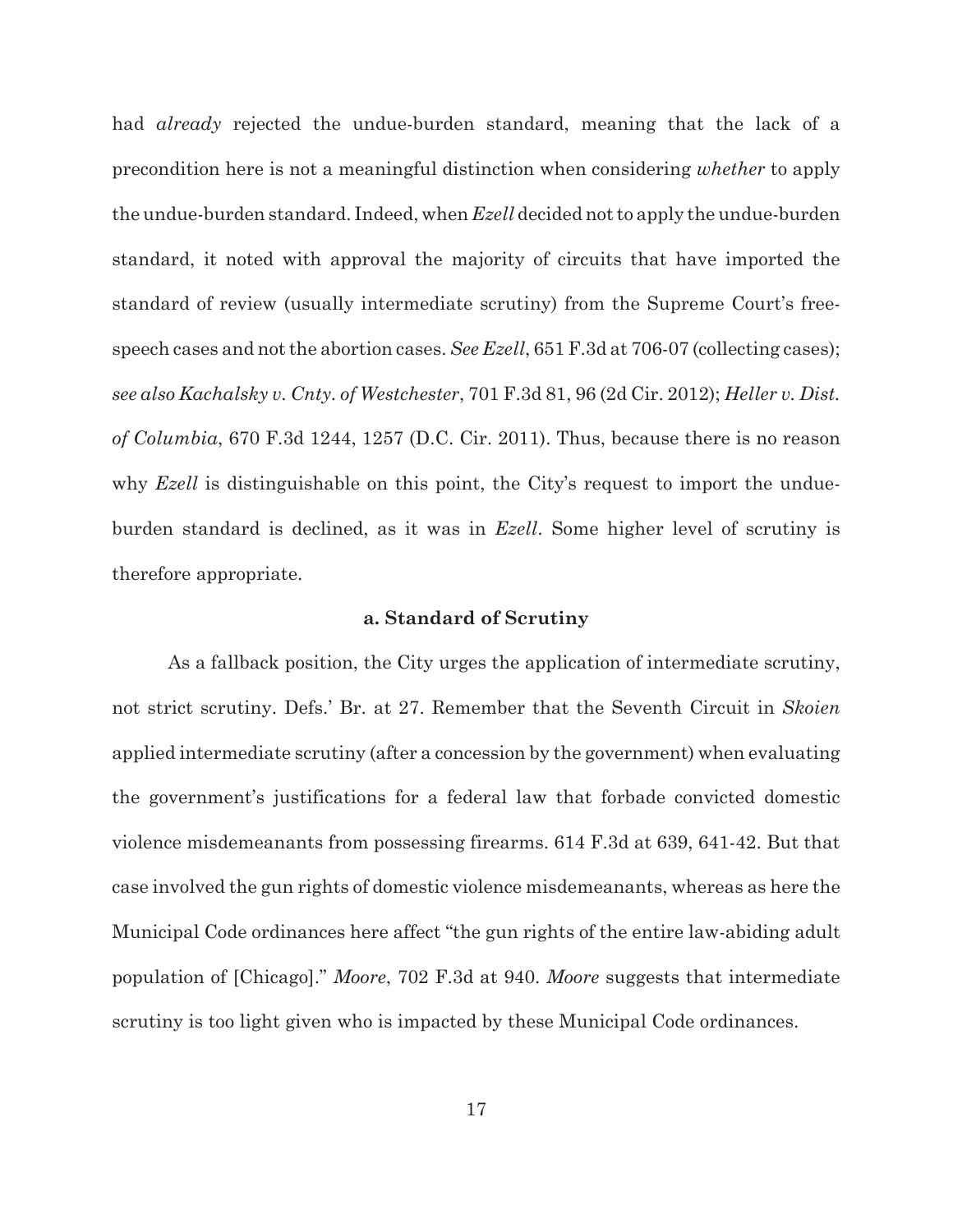With regard to the other variable on the sliding scale, the scope of the right affected, although these ordinances do not prevent the use of firearms for self-defense, they sweepingly prevent the acquisition of firearms within Chicago, via both legitimate sales and other transfers, such as gifts. And under *Ezell*, "serious encroachments" on "important corollar[ies] to the meaningful exercise of the core right to possess firearms for self-defense" are substantial burdens that deserve more stringent scrutiny than intermediate scrutiny. 651 F.3d at 708. Indeed, just like the gun-range ban in *Ezell* prevented Chicagoans from meeting a Chicago Firearms Permit prerequisite of legal gun ownership, the ban on gun sales and transfers prevents Chicagoans from fulfilling, within the limits of Chicago, the *most fundamental* prerequisite of legal gun ownership—that of simple acquisition.

The City argues in response that these ordinances do not ban acquisition, but merely regulate *where* acquisition may occur. Defs.' Br. at 23. It is true that some living on the outskirts of the City might very well currently live closer to gun stores now than they would absent these ordinances. But *Ezell* makes clear that this type of argument "assumes that the harm to a constitutional right is measured by the extent to which it can be exercised in another jurisdiction. That's a profoundly mistaken assumption." 651 F.3d at 697. It was no answer there that plenty of gun ranges were located in the neighboring suburbs, or even right on the border of Chicago and the suburbs. Instead, the Seventh Circuit drew on First Amendment jurisprudence to reason that Second Amendment rights must be guaranteed within a specified geographic unit—be it a city or a State. *See id.* ("In the First Amendment context, the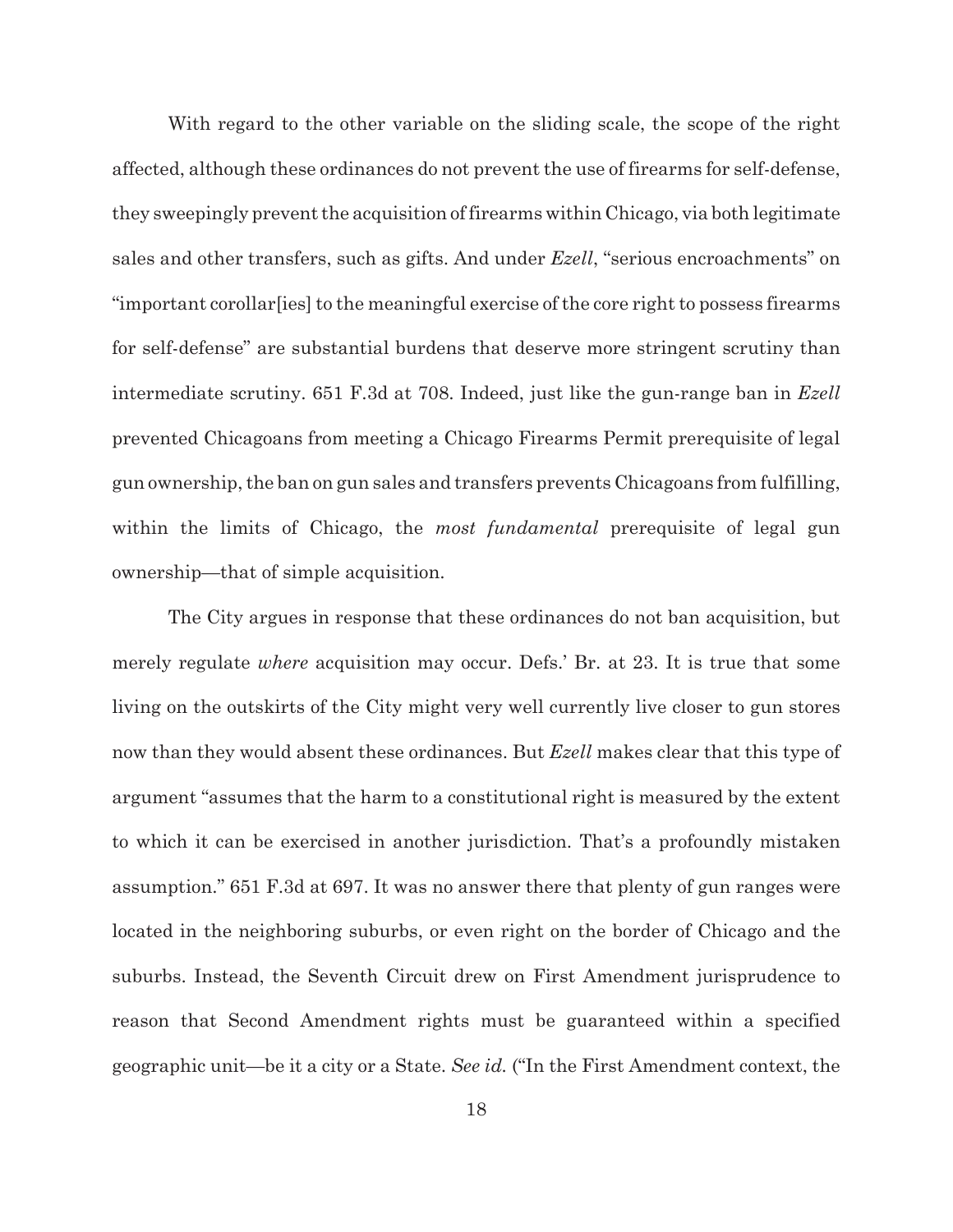Supreme Court long ago made it clear that 'one is not to have the exercise of his liberty of expression in appropriate places abridged on the plea that it may be exercised in some other place.'" (quoting *Schad v. Borough of Mt. Ephraim*, 452 U.S. 61, 76-77  $(1981))$ <sup>5</sup>. Indeed, this reasoning makes sense, because if all cities and municipalities can prohibit gun sales and transfers within their own borders, then all gun sales and transfers may be banned across a wide swath of the country if this principle is carried forward to its natural conclusion. Therefore, just as in *Ezell*, where the fact "[t]hat residents may travel outside the jurisdiction to fulfill the training requirement is irrelevant to the validity of the ordinance inside the City," *id.* at 712 (Rovner, J., concurring in the judgment), so too here: the fact that Chicagoans may travel outside the City to acquire a firearm does not bear on the validity of the ordinance *inside* the City.

The City would limit this principle from *Ezell* to issues of irreparable harm because it appears in that section of the opinion and not in the section addressing the likelihood of success on the merits. R. 186, Defs.' Resp. Br. at 8. But the irreparable harm in *Ezell* was the *violation* of the plaintiffs' Second Amendment rights. *See Ezell*,

<sup>&</sup>lt;sup>5</sup>In the First Amendment context, although "even in a public forum the government may impose reasonable restrictions on the time, place, or manner of protected speech," these restrictions must still "leave open ample alternative channels for communication of the information." *Ward v. Rock Against Racism*, 491 U.S. 781, 791 (1989) (internal quotation mark and citation omitted). And those alternative channels must be made available *within* the geographic unit. *See City of Renton v. Playtime Theatres, Inc.*, 475 U.S. 41, 54 (1986) ("In our view, the First Amendment requires only that Renton refrain from effectively denying respondents a reasonable opportunity to open and operate an adult theater *within the city* . . . ." (emphasis added)). By completely banning gun transfers and sales within city limits, the City leaves open no "alternative channels" in Chicago, much less ample ones.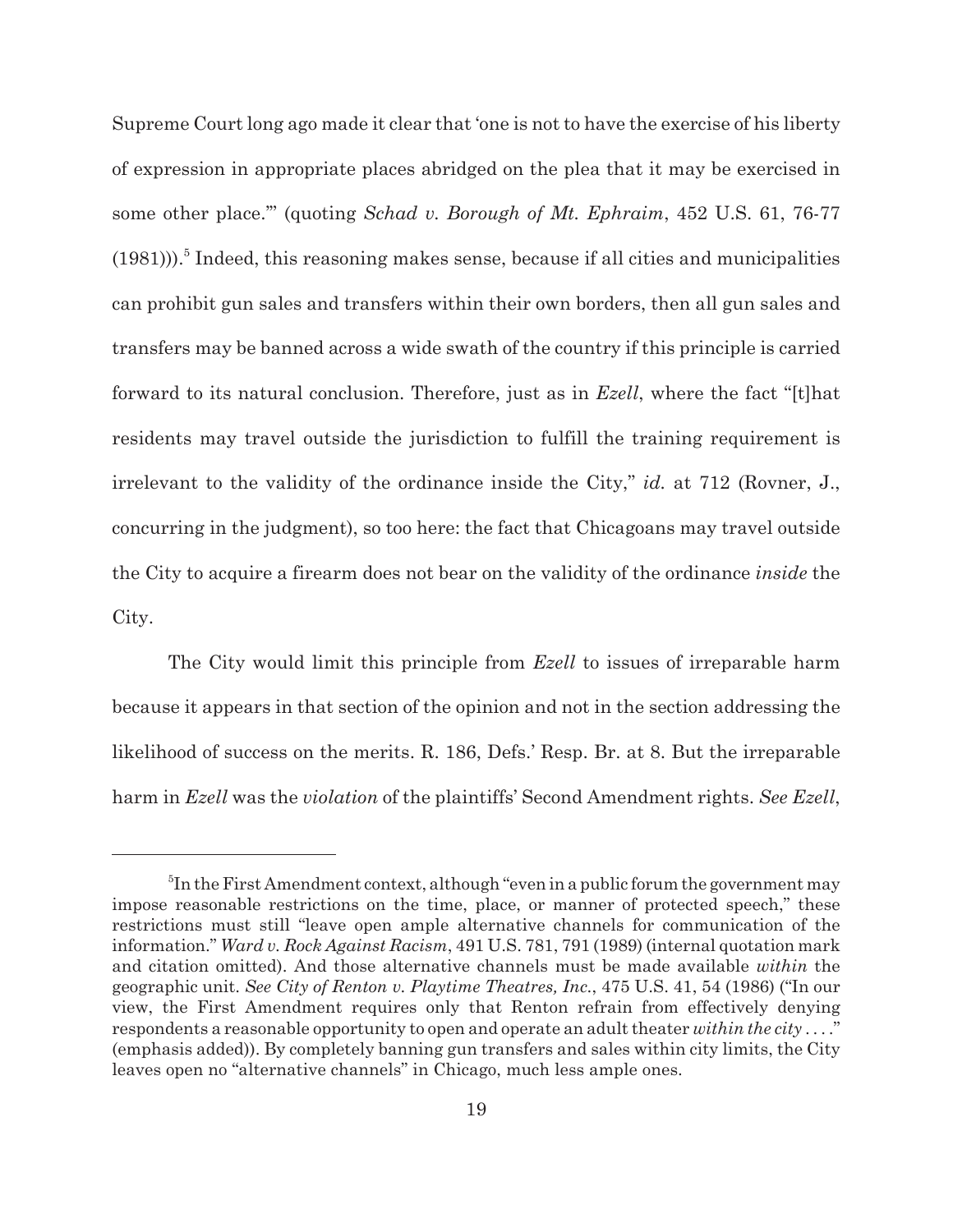651 F.3d at 699 ("*Heller* held that the Amendment's central component is the right to possess firearms for protection. Infringements of this right cannot be compensated by damages." (citation omitted)). In other words, the measure of irreparable harm in *Ezell* was the weight of the *burden* the ordinance placed on the core Second Amendment right, which is precisely the very issue now. This means that *Ezell*'s requirement that the Second Amendment be exercisable within a specific geographic unit is not cabined to the specifics of *Ezell*'s procedural posture. And under MCC § 8-20-100, any new would-be gun owners cannot exercise their right to acquire a gun for self-defense within Chicago itself. This is a serious burden on that right. *Cf. United States v. Decastro*, 682 F.3d 160, 168 (2d Cir. 2012) ("Section 922(a)(3) prohibits the transportation into one's state of residence of firearms acquired outside the state; but it does nothing to keep someone from purchasing a firearm in her home state, *which is presumptively the most convenient place to buy anything*." (emphasis added)). So *Ezell* too indicates that intermediate scrutiny is too light.

Thus, *Ezell*, rather than *Skoien*, governs this challenge. And under *Ezell*'s heightened review, which is "not quite strict scrutiny," the City bears the burden of establishing a strong public-interest justification for its ban on gun sales and transfers. *Ezell*, 651 F.3d at 708 (internal quotation marks omitted). To carry its burden, the City must establish a "close fit" between the sales-and-transfer ban and the actual public interests it serves, and prove that the public's interests are strong enough to justify "so substantial an encumbrance on individual Second Amendment rights." *Id.* at 708-09. Put differently, the City must demonstrate that otherwise legitimate gun sales and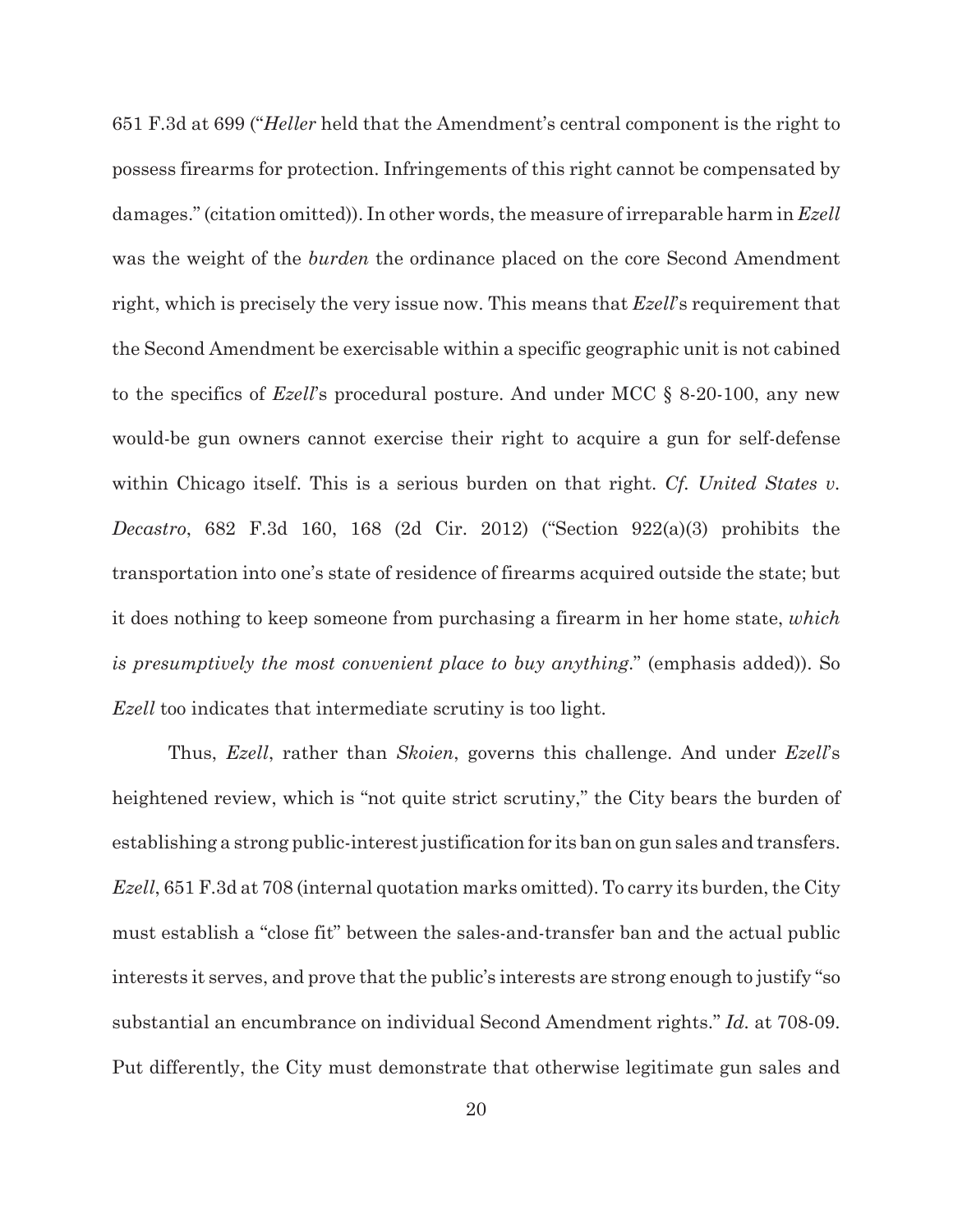transfers create such genuine and serious risks to public safety that prohibiting them within Chicago is justified. *Id.* at 709. So with that, the Court turns to the City's proffered justifications.

# **b. The City's Justifications**

The City presents three objectives that the ban on gun sales and transfers seeks to achieve: (1) restrict criminals' access to licensed dealers; (2) restrict gun acquisition in the illegal market; and (3) eliminate gun stores from Chicago, which are dangerous in themselves and cannot be safely regulated. Defs.' Br. at 27-37. The Court considers each in turn.

## **i. Restricting Criminals' Access to Licensed Dealers**

The City believes that licensed dealers are a significant source of guns used in crime. Although guns used in crimes generally pass through several hands before being acquired by the ultimate perpetrator, almost all firearms used in crime were first sold at retail by a federally licensed dealer. DSOF ¶ 52. Indeed, in 1998, 1.2% of federally licensed dealers accounted for 57% of all guns that were submitted to the Bureau of Alcohol, Tobacco, and Firearms by law enforcement agencies for tracing back to their original dealers. R. 177, Pls.' Resp. DSOF ¶ 68-B. But as Plaintiffs' rebuttal expert, Dr. Gary Kleck, points out, that might well be because a small share of licensed dealers account for most of the lawful gun sales. R. 179-1, Pls.' Exh. 2-I, Kleck Expert Report at 33. And a higher sales volume naturally means (all other things being equal) that a larger number of that dealer's lawfully sold guns will eventually find their way into criminal hands, usually via residential burglaries. *Id.*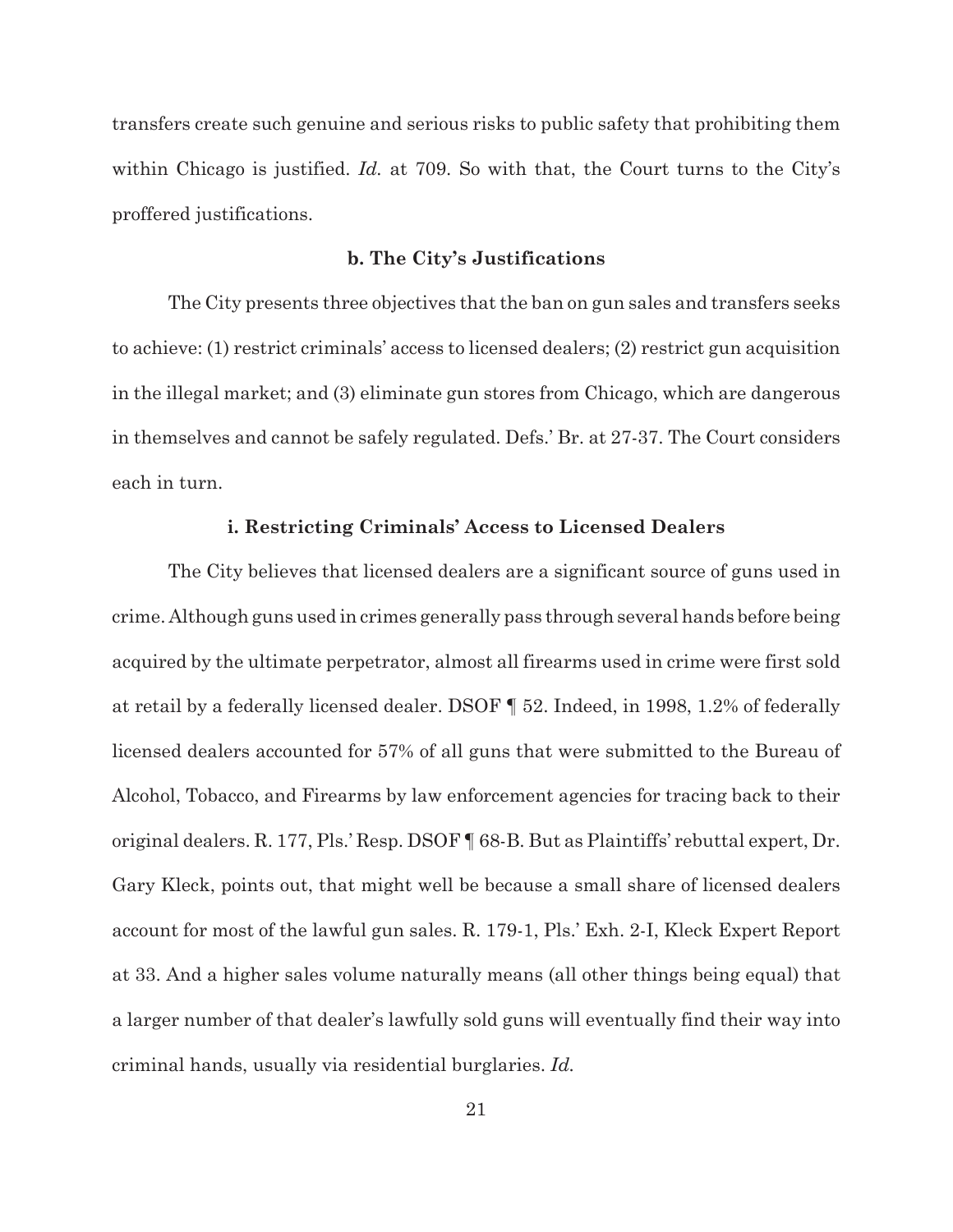The City responds that even if "[i]llicit gun selling is almost all done at a very low volume," R. 179-4, Pls.' Exh. 30, Gary Kleck & Shun-Yung Kevin Wang, *The Myth of Big-Time Gun Trafficking and the Overinterpretation of Gun Tracing Data*, 56 UCLA L. REV. 1233, 1291 (2009), even low-volume dealers remain a risk because of their potential willingness to sell to "straw purchasers," that is, gun buyers who illegally buy for others who are unauthorized to possess a gun, *see* R. 168-3, Defs.' Exh. 42, S.B. Sorenson & K.A. Vittes, *Buying a Handgun for Someone Else: Firearm Dealer Willingness to Sell,* 9 INJURY PREVENTION 147, 147-48 (2003) (finding, in a survey of 6 handgun dealers from each of the 20 largest cities in the U.S., that 52.5% of dealers indicated that they were willing to sell a handgun to the caller when told it was for a girl/boyfriend "who needs it"); *see also* R. 168-4, Defs.' Exh. 43, Garen Wintemute, *Firearm Retailers' Willingness to Participate in an Illegal Gun Purchase*, 87 J. URB. HEALTH 865, 867, 872 (2010) (finding, in a survey of 300 handgun dealers in California, that 20% of the dealers in the study population agreed to assist a potential handgun buyer with a transaction that had many attributes of a straw purchase). But these studies themselves acknowledge that "dealers' stated intent may not correspond to their actual behavior. Although not necessarily a usual business practice, some dealers might say that they would sell a handgun while on the telephone but not do so if the potential customer was on-site." Sorenson & Vittes, *supra*, at 149. More importantly, the potential threat that *some* otherwise-legitimate businesses may break the law cannot justify the drastically overinclusive step of banning the entire *category* of legitimate businesses. The City's concern over the subset of firearms dealers who sell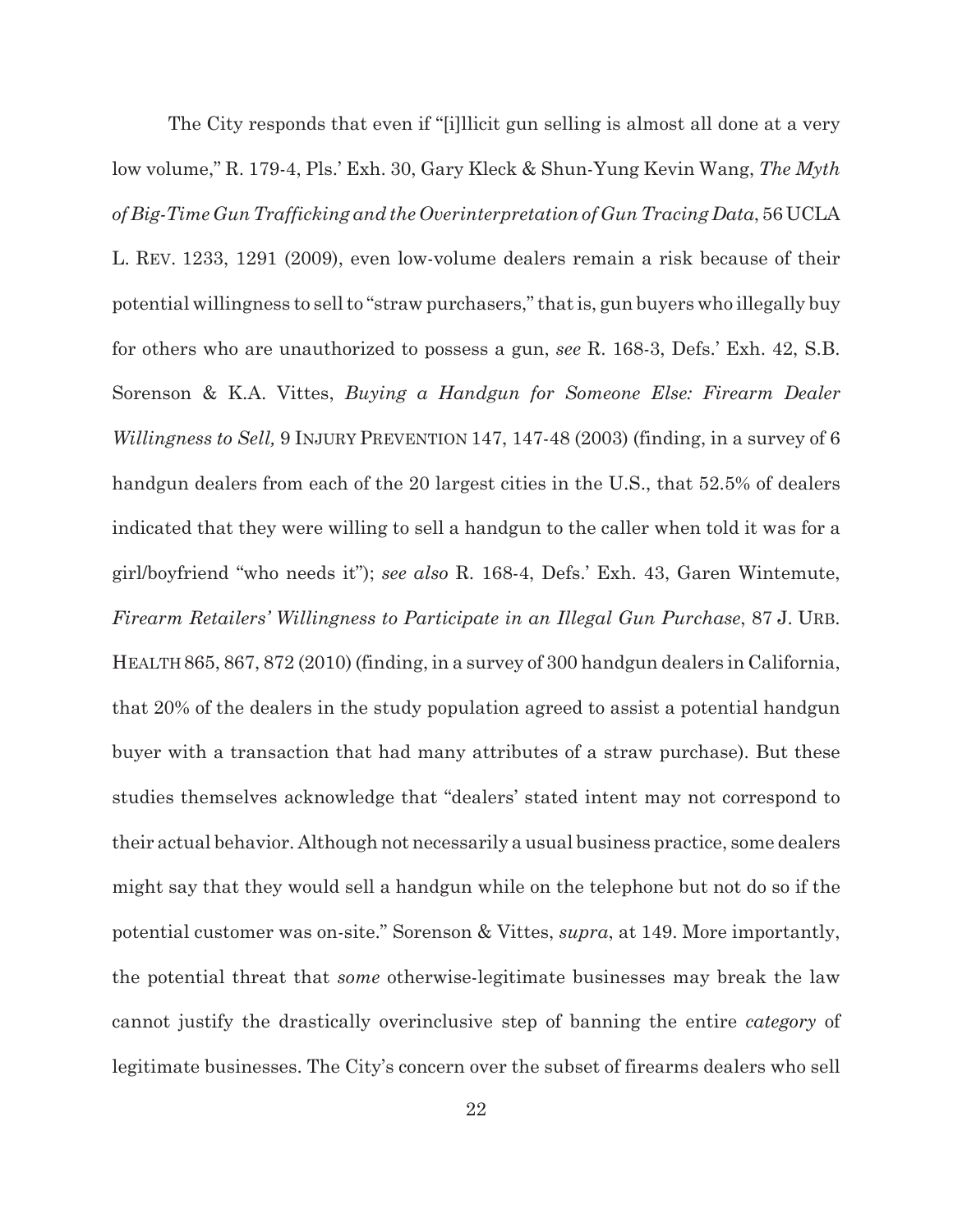to straw purchasers can be addressed by other, more focused approaches, such as law enforcement operations that target dealers who would sell to straw purchasers. *See* DSOF ¶¶ 60-64 (describing Operation Gunsmoke, a 1998 CPD sting operation investigating scofflaw firearms dealers).

The City also presents several studies finding that dealer proximity to urban environments is a primary characteristic of importance in predicting whether those guns were used in a crime, recovered by police, and traced back to the dealer. One study found that in major cities, a disproportionately high prevalence of dealers per capita was associated with significantly higher gun homicide rates, while in suburbs, a disproportionately high prevalence of dealers was associated with significantly lower gun homicide rates. R. 169-2, Defs.' Exh. 57, Douglas J. Wiebe et al., *Homicide and Geographic Access to Gun Dealers in the United States*, 9 BMC PUB. HEALTH 199 (2009), at CITY 000592. But that study did not have data for the sales volumes of the dealers in the dataset it used, so the effect it found might have been due to the simple fact that urban dealers sold more guns than suburban dealers. *See id.* at CITY 000596 ("Our analysis also had limitations. As discussed, we could not account for the actual volume of firearms introduced by each [dealer] into the community."). Similarly, another study found that "[g]uns sold by dealers operating within 5 miles of either [Baltimore or Washington, D.C.] were over twice as likely to be recovered [after a crime] as were guns sold by dealers operating further than 20 miles from both cities," and this risk declined as a dealer's distance from both cities increased. R. 169-3, Defs.' Exh. 58, CHRISTOPHER S. KOPER & MARY SHELLEY, CRIME GUN RISK FACTORS: BUYER,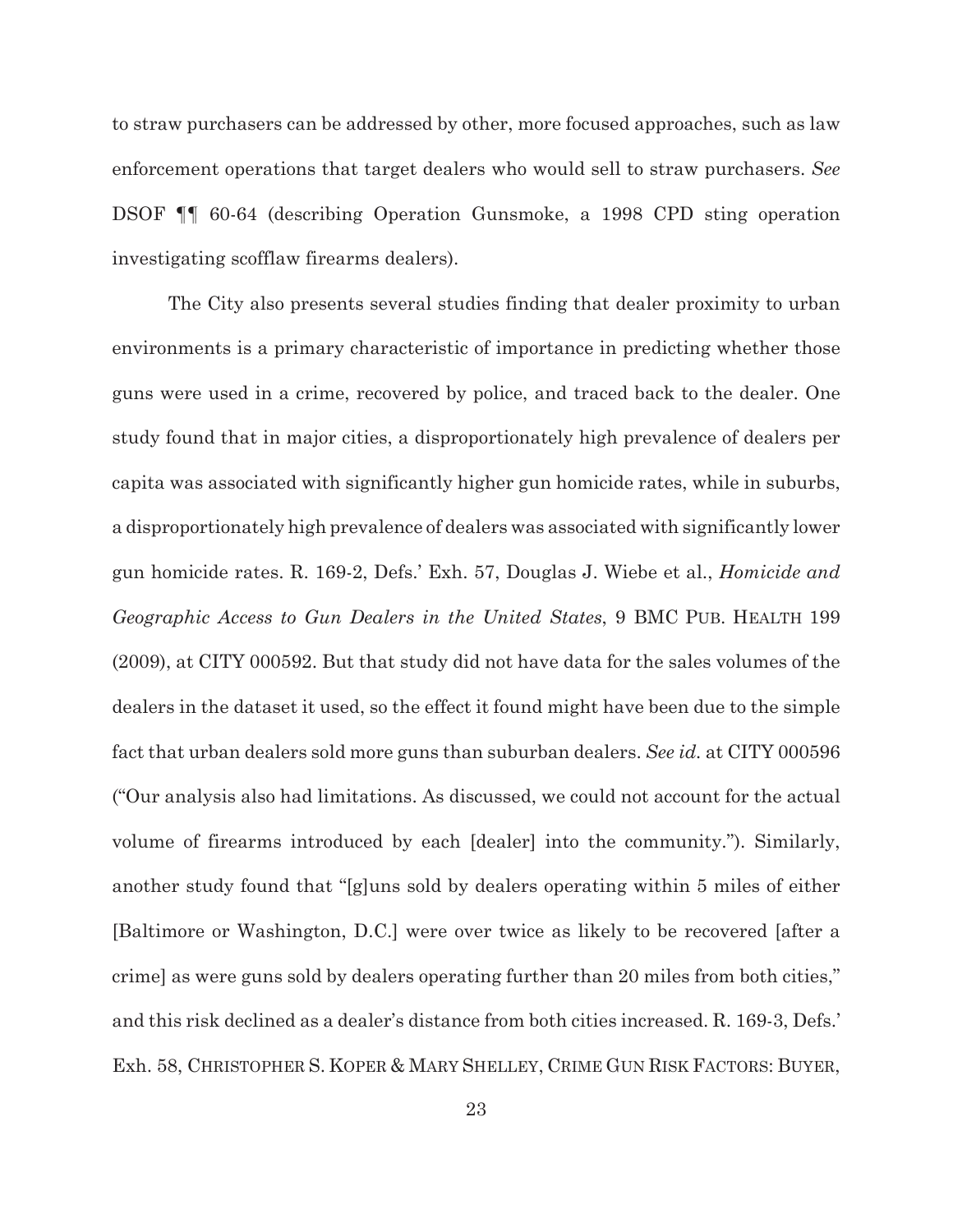SELLER, FIREARM, AND TRANSACTION CHARACTERISTICS ASSOCIATED WITH GUN TRAFFICKING AND CRIMINAL GUN USE 72 (2007). Unlike the Wiebe et al. study, the Koper & Shelley study seems to account for dealer sales volume. *See id.* at 68 n.55 (acknowledging that "we can expect that dealers who sold more guns were linked to higher numbers of gun recoveries," but stating that it "largely factored out" sales volume "[b]ecause this analysis focuses on the risk that each firearm was used in crime"). Notably, though, the study itself does not contemplate banning dealers from urban areas. *See id.* at 87 (recommending only that "emphasis should be given to the *monitoring* of large volume dealers in urban areas and, more generally, to dealers with a relatively large percentage of their sales resulting in crime gun recoveries" (emphasis added)). Nor do these studies offer any detailed explanations for *why* dealers located in major cities are more likely to have sold (at some point) more recovered crime guns than dealers located outside major cities.

The City, however, does supply a reason: it contends that inner-city gang members and criminals find it hard to travel to the suburbs, thus making it more difficult for them or their likely straw purchasers to shop at gun stores. *See* DSOF ¶ 78. Dr. Philip Cook, one of the City's experts, attributes this travel difficulty to the "parochial[ism]" of gang members, and CPD Commander Gorman believes that making the trip to the suburbs is dangerous for gang members because they may have to cross rival gang boundaries both in Chicago and in the suburbs. *Id.* So through these ordinances, Chicago intentionally increases the distance that Chicagoans have to travel to get to gun stores in order to tack on extra transaction costs (measured in time, effort,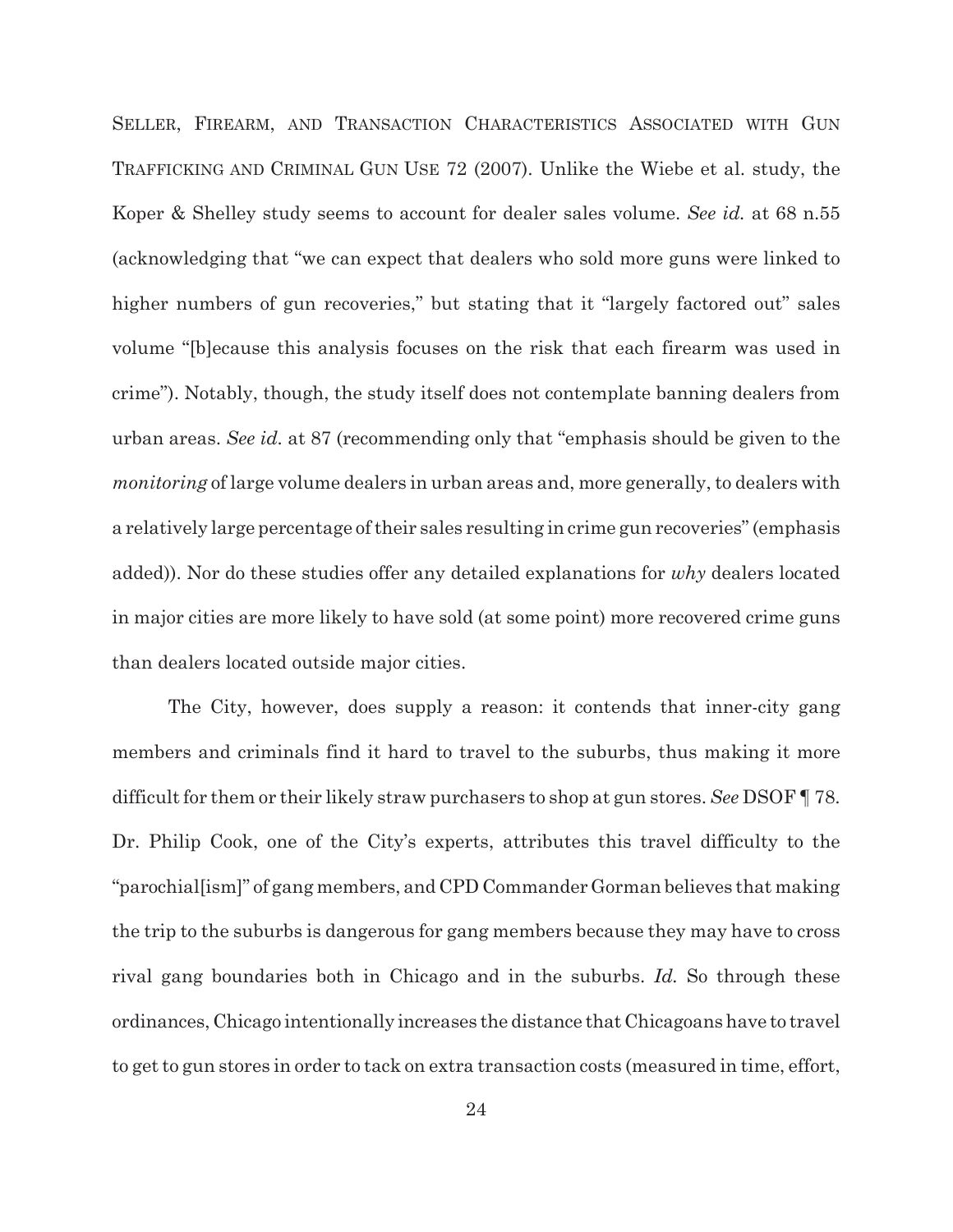and danger) to any criminal attempt to buy guns. These extra transaction costs, the argument goes, deter would-be criminals from buying guns.

But these transaction costs are also borne by law-abiding residents of these neighborhoods, who are equally parochial and may suffer many of the same dangers by crossing into gang-infested territory. *See* Pls.' Resp. DSOF ¶¶ 78-A, 78-B. So whatever burdens the City hopes to impose on criminal users also falls squarely on law-abiding residents who want to exercise their Second Amendment right. What's more, it is doubtful that keeping criminal users away from legitimate retail stores will choke the supply of guns to those users. According to a survey of convicted felons proffered by the City itself, "[l]egitimate firearms retailers play a minor and unimportant role as direct sources of the criminal handgun supply." R. 166-4, Defs.' Exh. 31, JAMES D. WRIGHT & PETER H. ROSSI, ARMED AND CONSIDERED DANGEROUS 229 (2d ed. 2008). Indeed only 16% of the 939 inmates surveyed ever acquired a handgun via a straightforward cash transaction at a retail dealer. *Id.* at 185. Similarly, Dr. Kleck asserts that "a majority of [crime guns] get into criminals' hands directly or indirectly as a result of theft, most commonly residential burglary." R. 214-1, Kleck Dep. 163:2-4. Dr. Cook also seems to agree; he prefaces his citation of the "1.2 percent of dealers account[] for 57 percent of all [crime] guns" statistic with this observation: "[M]ost guns used in crime were not sold directly to the criminal by an FFL [federally licensed firearms dealer]." R. 163-3, Defs.' Exh. 13-A, Cook Expert Report at 11. And he has reasoned that "[g]uns in the home may pose a threat to burglars but may also serve as an inducement, since guns are particularly valuable loot. Other things equal,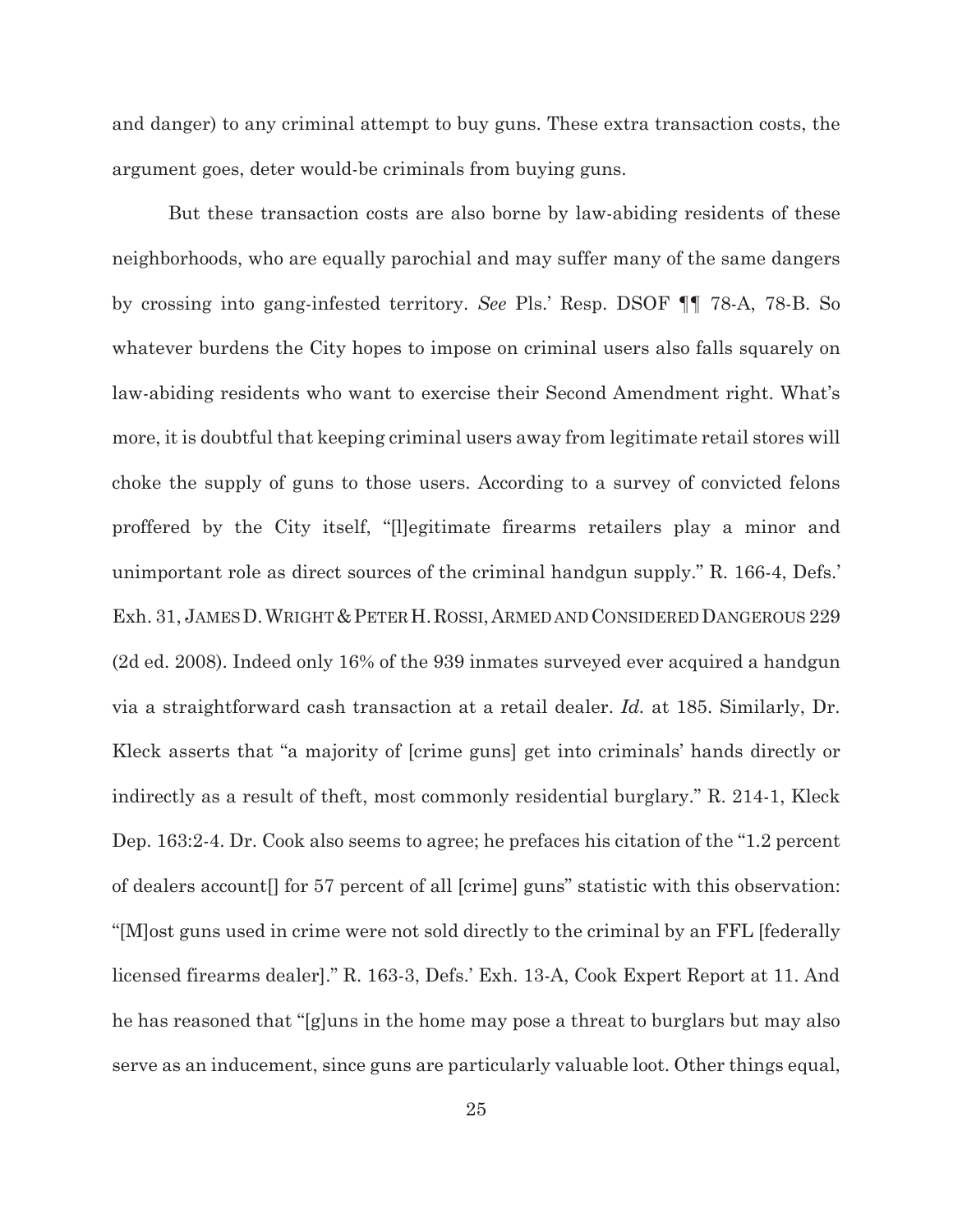a gun-rich community provides more lucrative burglary opportunities than one in which guns are more sparse." R. 169-7, Defs.' Exh. 67, Philip J. Cook & Jens Ludwig, *Guns and Burglary*, *in* EVALUATING GUN POLICY:EFFECTS ON CRIME AND VIOLENCE 74, 75 (Jens Ludwig & Philip J. Cook eds., 2003) (footnote omitted). Thus, it is likely that residents who seek to legally buy a gun bear *more* of the share of the added transaction costs in time, effort, and danger than gang members or would-be criminals, who rarely buy guns from legitimate dealers directly. Given the close fit between justification and means that the City must demonstrate, it cannot justify its ban on legitimate gun sales and transfers with overinclusive means that impact *more* law-abiding citizens than criminals. And without a valid explanation for how its chosen means actually achieves its goal of reducing criminal access to guns, the City's first justification fails.

### **ii. Restricting Gun Acquisition in the Illegal Market**

Second, the City justifies its ban on gun sales and transfers by contending that it makes gun acquisition in the illegal gun market more expensive and more difficult for those who seek to buy guns for criminal purposes. DSOF ¶ 58. In 2007, Dr. Cook and his team established the existence of substantial transaction costs in the underground gun market in Chicago through a series of in-depth ethnographic interviews and survey data. R. 165-3, Defs.' Exh. 12, Philip J. Cook et al., *Underground Gun Markets*, ECON. J., Nov. 2007, at F558, F559. The study found that those seeking to buy guns in the illegal market paid between \$250 to \$400 for low-quality guns that retailed for prices between \$50 to \$100 online. *Id.* at F564. Thus, the transaction costs in the illegal market included a substantial markup in gun prices. Moreover, the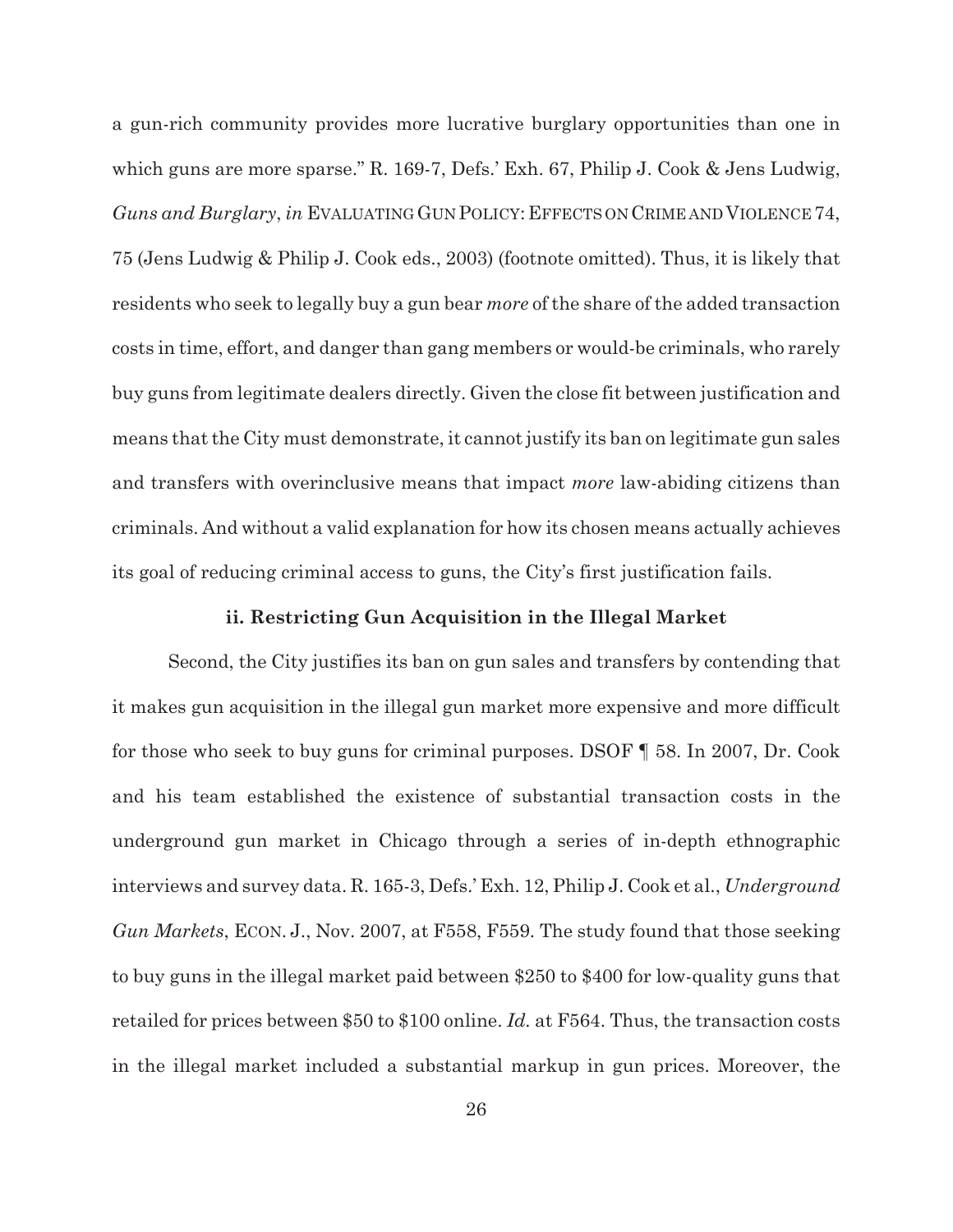transaction costs included search costs like paying local brokers to find a gun for the purchaser or failed transaction attempts due to mistrust of the seller. *Id.* at F565. The City argues that pushing gun stores to the suburbs increases these frictions in the illegal market by creating "information problems in matching prospective buyers and sellers." *Id.* at F568.

Even if Plaintiffs' challenge to the price-markup results in this study was unpersuasive, *see* Pls.' Resp. DSOF ¶ 53, this study does not entirely support the proposition that the frictions in the illegal market are caused by the ban on legitimate gun stores in Chicago. Rather, the study itself attributes its findings to two other factors: "To the extent to which Chicago's gun market works less well than in other places, the most likely explanations are the city's low rate of household gun ownership and police emphasis on guns, rather than the city's ban on private possession of handguns." *Id.* at F573. But, as explained next, there is no evidence that the challenged ordinances would combine with those factors to keep illegal-market transaction costs high.

With regard to Chicago's low gun-ownership rate, the study found that Cook County experienced a temporary dip in the number of suicides committed by a firearm (the study's proxy variable for gun prevalence) after it banned handguns in 1982. *Id.* at F575. But that dip was actually smaller than the dip found in surrounding counties *un*affected by the possession ban. *Id.* The study therefore concluded that "[t]he fact that Chicago and DC have low gun ownership rates may be more cause than consequence of restrictive local gun laws." *Id.* at F576. Although the study speculates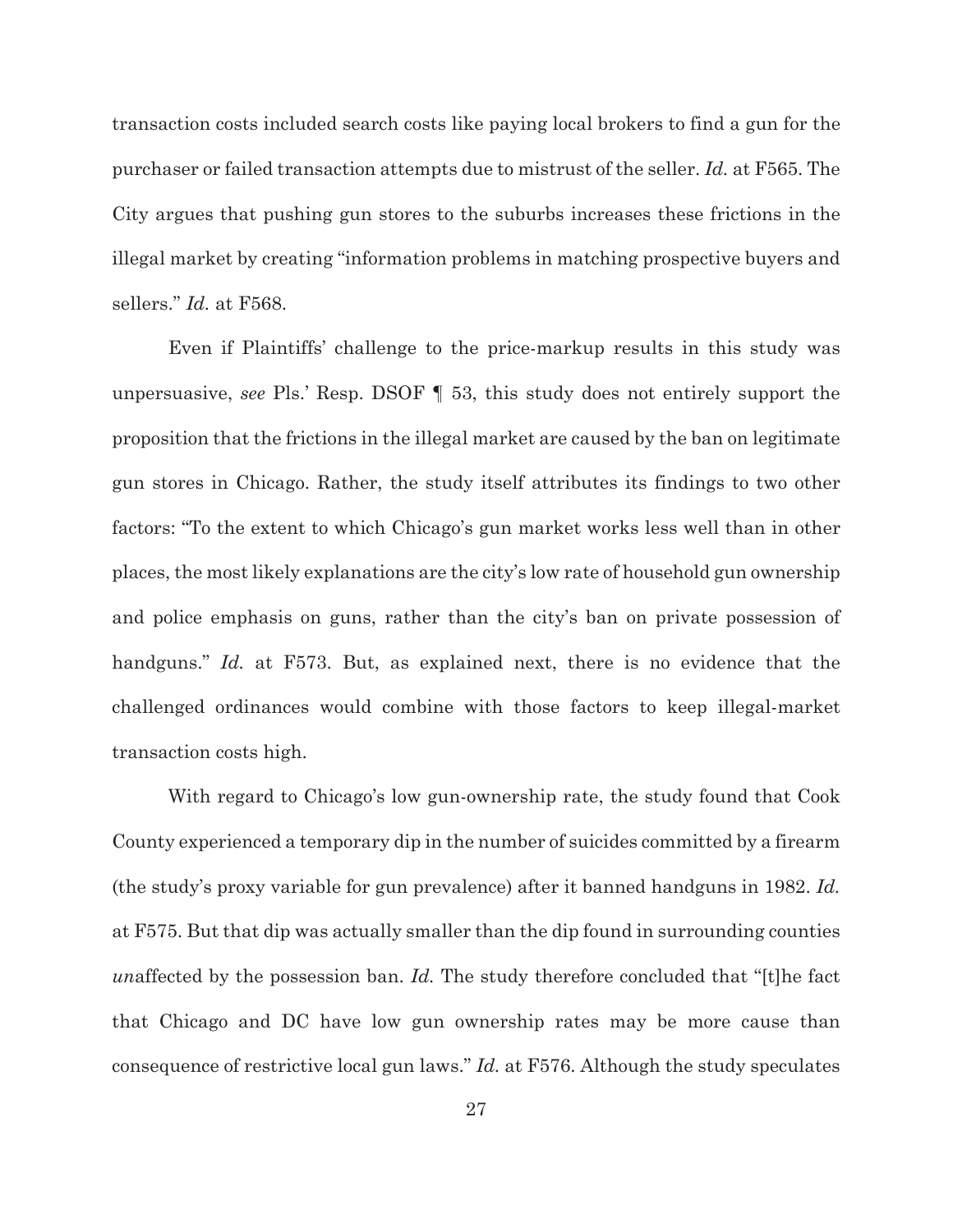that "Chicago's handgun ban may also have helped to reduce criminal access to guns by preventing the location of licensed gun dealers in high-crime neighbourhoods," *id.*, it does not attempt to break out the specific effect of the gun-store ban on either illegalmarket transaction costs or on gun-ownership rates. Nor does the City present any evidence of a gun-store ban on gun-ownership rates. On this record, then, the gun-store ban has no effect on Chicago's low household gun-ownership rate, which the City's own study cites as a key driver of the frictions in the illegal market for guns.<sup>6</sup>

The study also cites, as the second cause of illegal-market frictions, an increased police emphasis on illegally carried guns in Chicago. But the City has presented no evidence that suggests that allowing legal gun sales and transfers would prevent the CPD from continuing its "tradition" of placing a high priority on confiscating illegally carried guns. *See* DSOF ¶ 22. Instead, the City presents several studies of urban policing showing that targeted police tactics of stop-and-talk contacts with citizens plus protective frisks (in Pittsburgh) and police focus on specific suspicious behavior and individuals in high-crime areas (in Indianapolis) may have been effective in reducing gun crime by 30% to 40%. *Id.* ¶¶ 24-25. But those studies actually show that the targeted police tactics were effective despite the legalization of public carriage via a permitting regime in those cities. Pls.' Resp. DSOF ¶¶ 24-25. For example, in Pittsburgh, open alcohol container and traffic violations—which are unaffected by legal

<sup>6</sup> It is also doubtful that minimizing household gun ownership is, after *Heller* and *McDonald*, even a valid basis for gun regulation: possession of a gun for self-defense in the home is the core right protected by the Second Amendment, so trying to minimize the exercise of that right cannot be a valid basis for the sales-and-transfer ban.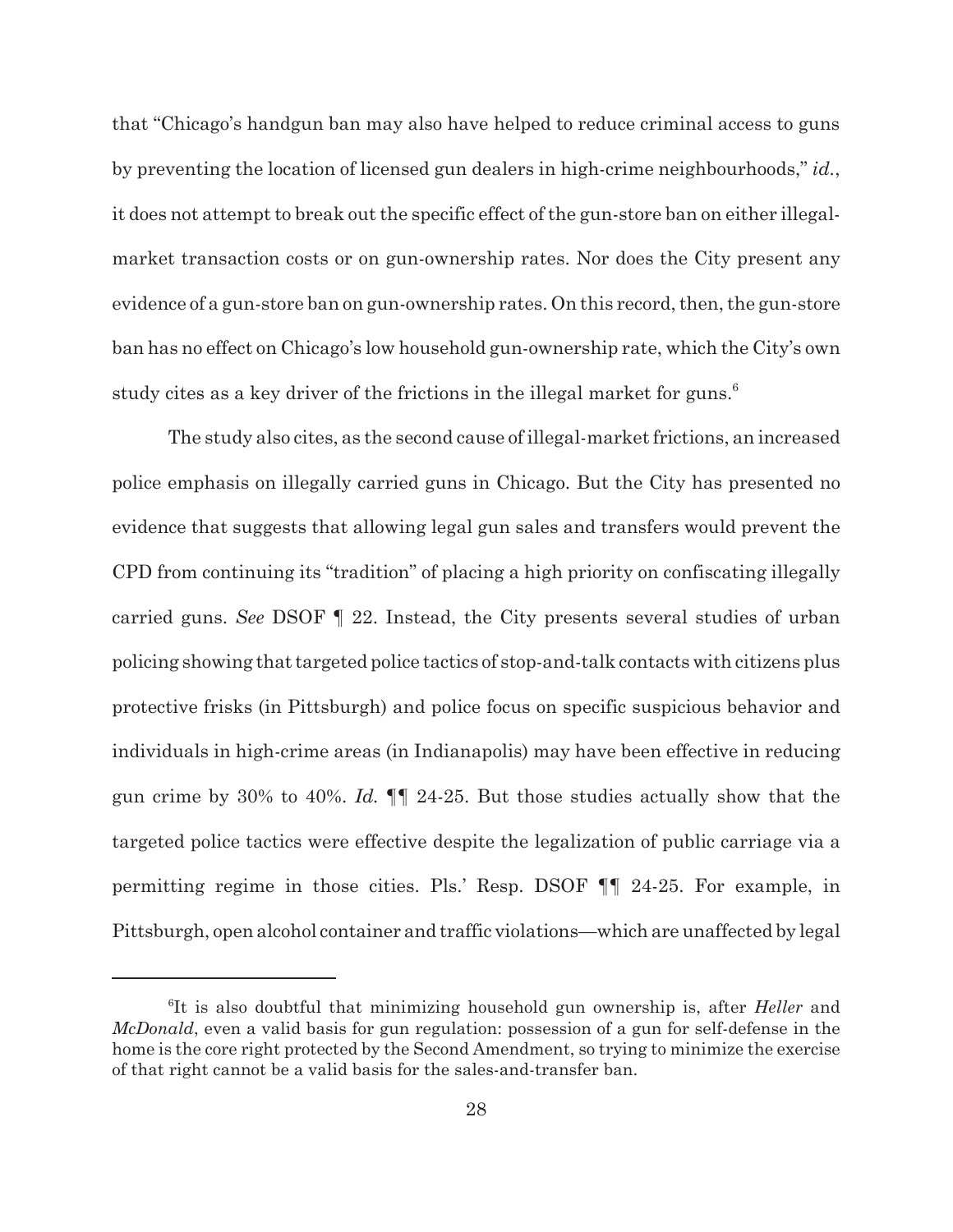public carriage—frequently justified the traffic stops and stop-and-talk police contacts; when warranted for reasons of officer safety (usually because of suspicious actions or demeanor), police officers were still able to frisk for weapons. R. 165-7, Defs.' Exh. 25, Jacqueline Cohen & Jens Ludwig, *Policing Crime Guns*, *in* EVALUATING GUN POLICY: EFFECTS ON GUNS AND VIOLENCE, *supra*, at 217, 221. And in Indianapolis, those police performing traffic and pedestrian stops targeted at suspicious individuals were three times more likely to uncover an illegal firearm than other police performing a general strategy of maximum traffic stops. R. 166-1, Defs.' Exh. 26, EDMUND F.MCGARRELL ET AL., REDUCING GUN VIOLENCE: EVALUATION OF THE INDIANAPOLIS POLICE DEPARTMENT'S DIRECTED PATROL PROJECT 5, 8 (2002). It is crucial that police officers targeting suspicious individuals were able to seize illegally carried guns despite the larger number of legally carried guns. *See id.* at 8 exh. 3. These studies of policing tactics demonstrate that Chicago police officers still have a legal and practical means to successfully interdict illegal gun carriage under a permitting regime. What the studies do *not* demonstrate is that Chicago police officers can no longer exercise those tactics once the ban on gun sales and transfers within city limits is lifted. Thus, there is also no record evidence showing that the sales-and-transfer ban itself plays any role in allowing the CPD to emphasize policing against the illegal carriage of guns. And that means that the sales-and-transfer ban does not significantly reduce illegal-market gun acquisition by increasing the frictions inherent in illegal sales. So the City's second justification fails as well.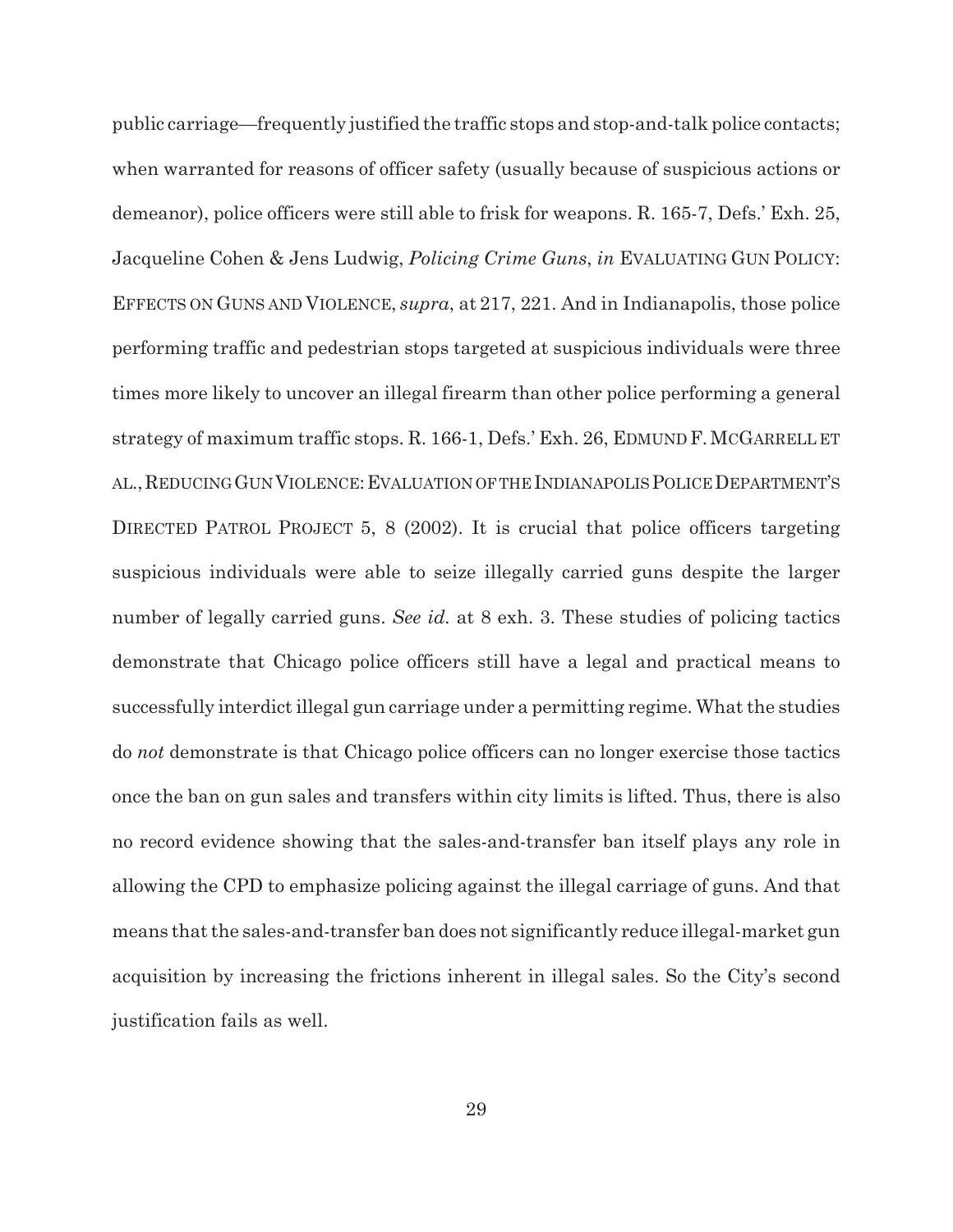## **iii. Eliminating Dangerous Gun Stores from Chicago**

Finally, the City argues that it can ban gun stores because federally licensed firearms dealers are part of "a chronically-diseased regime that is fundamentally broken." Defs.' Br. at 33. The City points to reports that the federal agency that regulates firearms, the Bureau of Alcohol, Tobacco, and Firearms (ATF), is either unwilling or unable to properly monitor dealer violations of federal firearms laws or revoke dealer licenses when justified. *See* DSOF ¶¶ 86, 91-96. And the City contends that gun stores are "cache[s] just waiting to be raided." Defs.' Br. at 33; *see also* DSOF ¶¶ 72-76.

The parties quarrel over the extent of the ATF's ineffectiveness—Plaintiffs assert that the ATF misapplies its resources, *see* Pls.' Resp. DSOF ¶ 86, but the City says that ATF lacks the proper resources to oversee every gun dealer, *see* R. 187, Defs.' Reply to Pls.' Resp. DSOF ¶ 86—but, even assuming for argument's sake that the ATF is ineffectual, the reason why does not matter in deciding the constitutional challenge. This is because the challenged ordinances do not really address the ATF's effectiveness. Consider a scofflaw arms dealer that sets up shop in Chicago before the sales ban. The dealer freely sells guns to straw buyers and known gang members under the supposed ineffectual supervision of the ATF, which is, in this scenario, unable to properly monitor the dealer and stop the dealer's illegal gun sales. After the City enacts its ban against gun stores, sales, and transfers within its limits, the dealer closes its Chicago doors and relocates to a bordering suburb. But the forced relocation does not prevent the dealer from continuing its illegal sales. Why not? Because MCC § 8-20-100 does not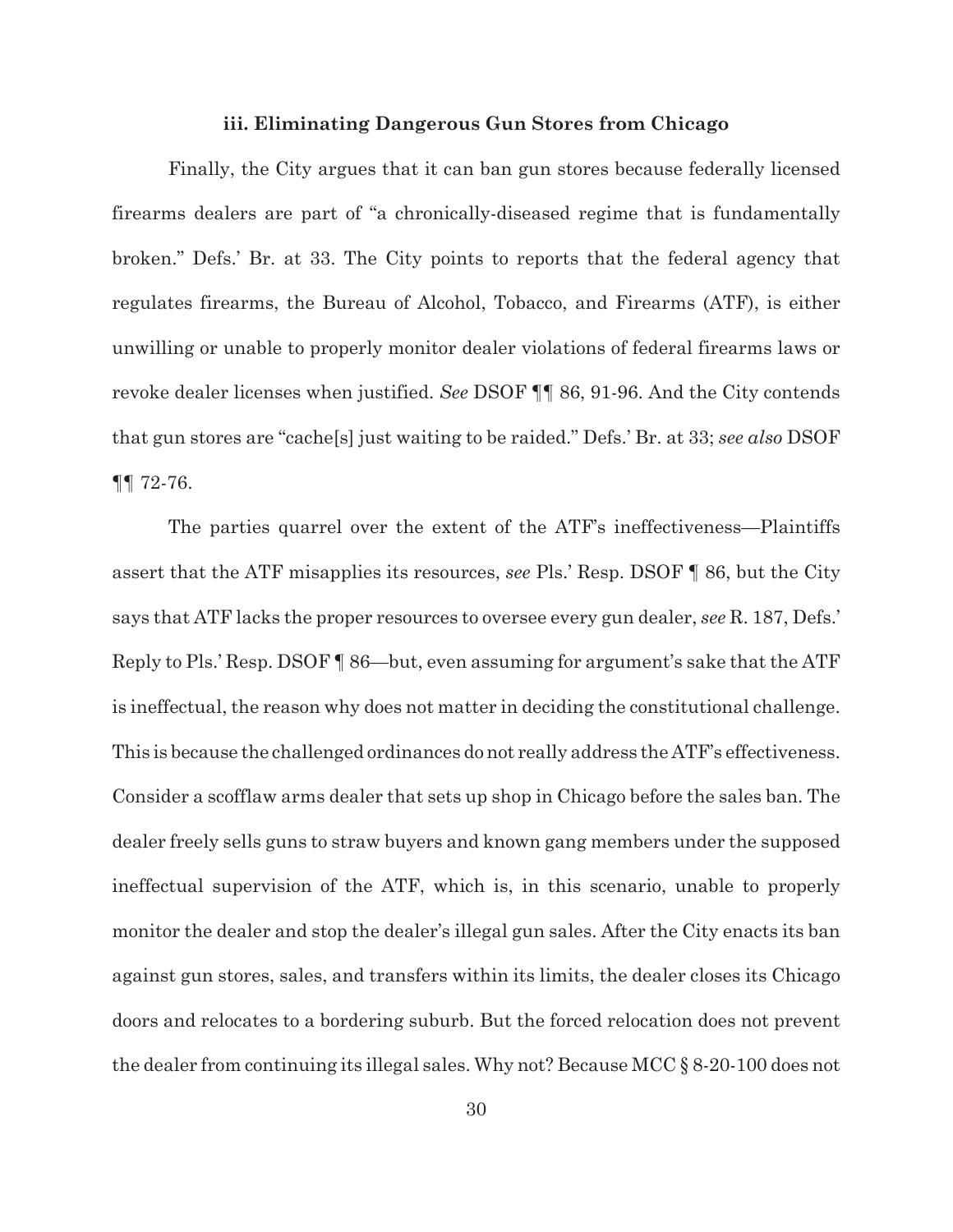offer more resources to the ATF or pledge increased CPD cooperation with the ATF—indeed, nothing the City has enacted affects the ATF's operations at all—so the ATF is *still* unable to audit Dealer A and revoke its federal license. And MCC § 8-20- 100 does not prohibit *whom* dealers can sell to, so the dealer can still continue to sell to gang members without any effect by the ordinances. In fact, the only difference in this scenario is that the physical distance between the dealer and its illicit customer base has increased after the ban; gang members now find the dealer harder to get to. So the City's solution to the purported ineffectiveness of the ATF boils down to, once again, trying to increase transaction costs for gun sales. As explained earlier, this rationale for banning gun sales and transfers is insufficient to justify the ban, because relatively few criminals buy guns from legitimate retail dealers and the ban's burdens fall even more harshly on Chicagoans who want to legitimately own guns for selfdefense.

It is true that, with a sales-and-transfer ban, the Chicago police would not have to worry about investigating burglaries of gun dealers or devoting manpower to preventing those burglaries. But a blanket ban on all gun dealers to solve the burglary problem sweeps too broadly. To address the City's concern that gun stores make ripe targets for burglary, the City can pass more targeted ordinances aimed at making gun stores more secure—for example, by requiring that stores install security systems, gun safes, or trigger locks, in much the same vein that MCC § 8-20-040 requires individual gun owners to render surplus guns inoperable. *Cf. Ezell*, 651 F.3d at 709 ("Indeed, on this record those concerns are entirely speculative and, in any event, can be addressed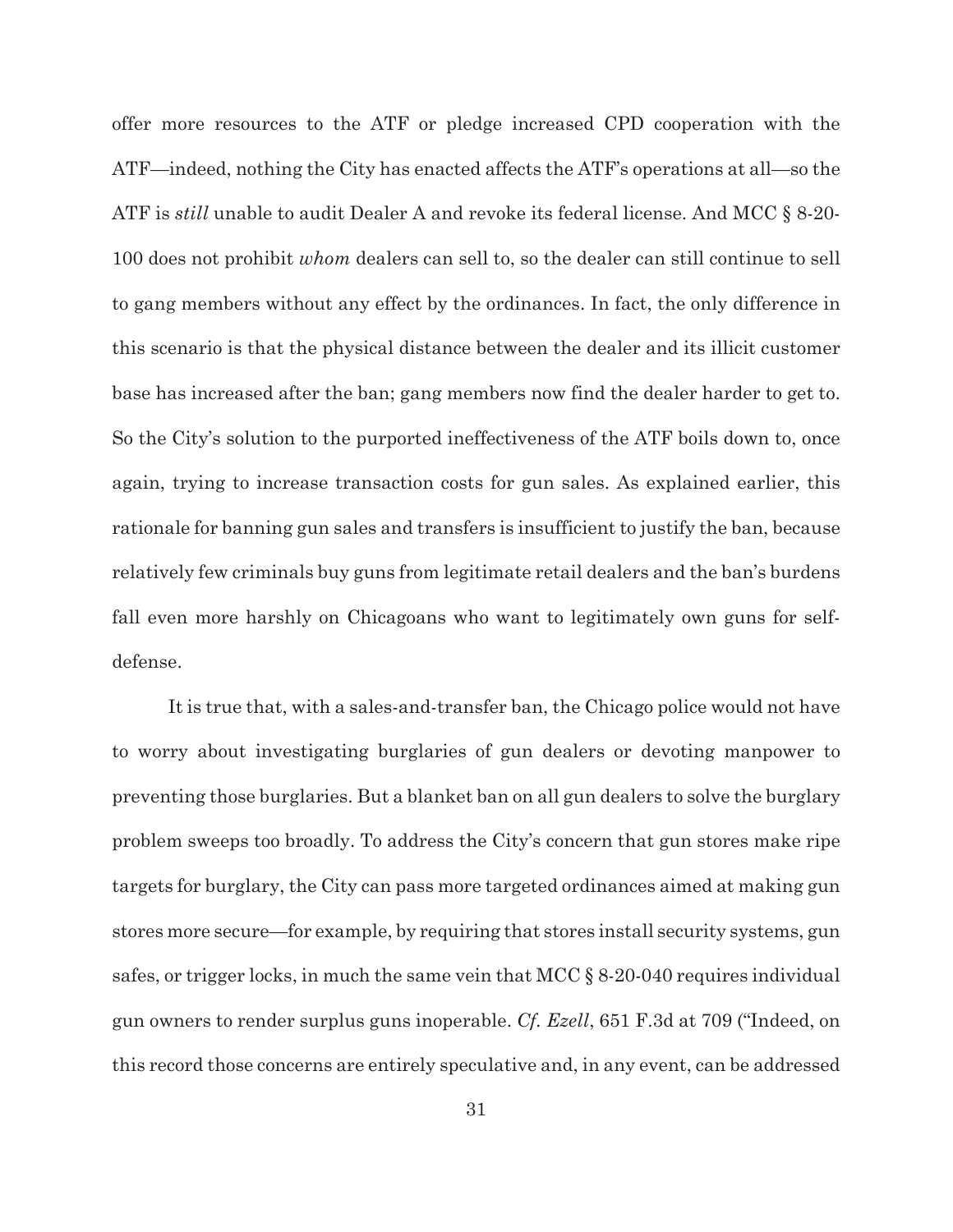through sensible zoning and other appropriately tailored regulations. That much is apparent from the testimony of the City's own witnesses . . . who testified to several common-sense range safety measures that could be adopted short of a complete ban."). Or the City can consider designating special zones for gun stores to limit the area that police would have to patrol to deter burglaries. Such regulations would be a far closer fit with the City's desired goal of reducing burglaries at gun stores, as opposed to a blanket ban on the operation of *all* gun stores (even the most secure ones) within Chicago. The general danger that some gun stores may pose does not justify banning all gun sales and transfers within Chicago.

Although the City's lack of compelling justifications for why it banned all gun stores in Chicago is sufficient in and of itself to render MCC § 8-20-100 unconstitutional, it is also worth noting that these ordinances ban other forms of transfers besides sales, such as private gifts, even amongst family members. *See* MCC § 8-20-100(d). In barring even family gifts, the ordinance goes well beyond federal and state law. Federal law does not prohibit a person from giving a firearm to another person residing in the transferor's home state. *See* 18 U.S.C. § 922(a)(5). Illinois law does not prohibit a person from giving a firearm to someone as long as that person is over eighteen years old, is not disqualified from possessing a gun, and has a valid Firearm Owner Identification Card. *See* 720 ILCS 5/24-3. Although no Chicago-specific research exists that measures gifts as a percentage of legitimate firearm acquisitions (the absence of a study is understandable given Chicago's prior ban on handguns and current ban on firearms transfer), some studies of other locations—albeit dated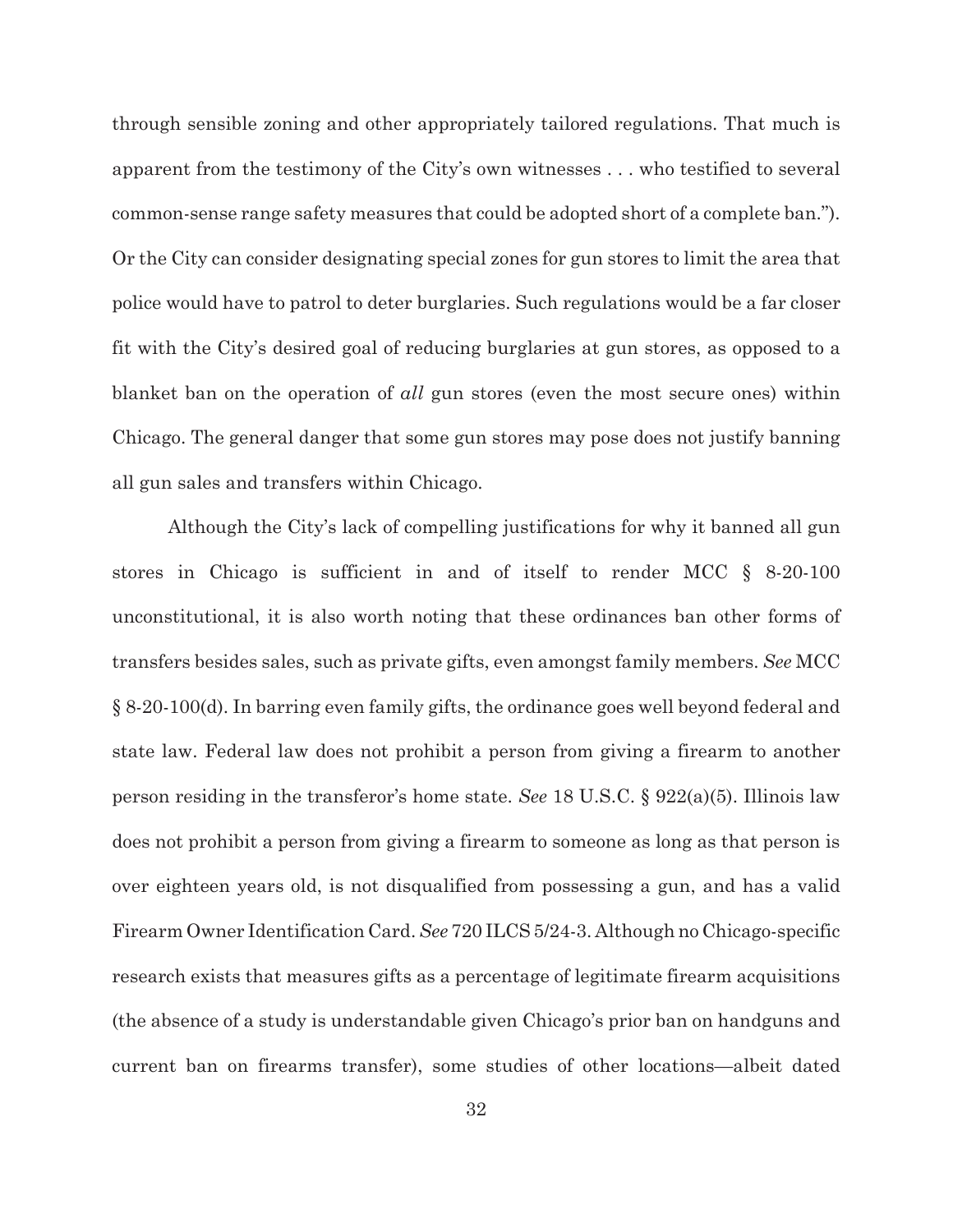ones—show that gifts are a non-trivial source of lawfully acquired guns. *See* R. 170-1, Defs.' Exh. 82, David C. Grossman et al., *Gun Storage Practices and Risk of Youth Suicide and Unintentional Firearm Injuries*, 293 JAMA 707, 708-09, 711 tbl.2 (2005) (15% of 480 randomly selected control firearms from Washington, Oregon, and Missouri were acquired as gifts); *see also* PHILIP J. COOK & JENS LUDWIG, GUNS IN AMERICA: NATIONAL SURVEY ON PRIVATE OWNERSHIP AND USE OF FIREARMS 1, 6 exh. 5 (1997), *available at* https://www.ncjrs.gov/pdffiles/165476.pdf (19% of the 251 guns in the nationwide survey sample were acquired as gifts). Yet the City not only bans all gifts, but does so without offering any study or evidence that justifies its reasons for going beyond where Congress and the Illinois General Assembly chose to stop. This lack of justification only bolsters the conclusion that these Municipal Code ordinances are substantially overinclusive and do not pass muster under *Ezell*'s rigorous scrutiny.<sup>7</sup>

 $7$ Plaintiffs do not specifically contend that MCC  $\S$ § 8-20-100 is unconstitutional because it bans receiving firearms as legitimate gifts. Perhaps Plaintiffs refrain from making this argument out of fear that they lack standing to make it, and indeed they have not demonstrated that they suffer the specific concrete injury of being prohibited from receiving firearms as gifts. *See* PSOF ¶¶ 7-28 (stating only that Plaintiffs wish to buy and sell firearms in Chicago). But they might not need to suffer a concrete injury to that level of specificity. The precise limits of individual Second Amendment standing have not been explored post-*Heller*, but in the First Amendment context, an overbreadth claim is an exception to the normal rule that plaintiffs must prove, in making a facial challenge, that the law is unconstitutional in every application. *See Hodgkins ex rel. Hodgkins v. Peterson*, 355 F.3d 1048, 1056 (7th Cir. 2004). For First Amendment claims, individual plaintiffs have standing to bring overbreadth claims and pursue prospective relief as long as they "substantiate a concrete and particularized chilling effect on [their] protected speech or expressive conduct." *Bell v. Keating*, 697 F.3d 445, 454 (7th Cir. 2012).

In *Bell*, a would-be protester had standing to facially challenge an ordinance criminalizing the failure to disperse when three or more people are committing acts of disorderly conduct in the immediate vicinity. *Id.* at 449, 455. Although the defendants argued that Bell could not demonstrate a concrete injury unless he intended to participate in a protest where three or more persons in his immediate vicinity are committing acts of disorderly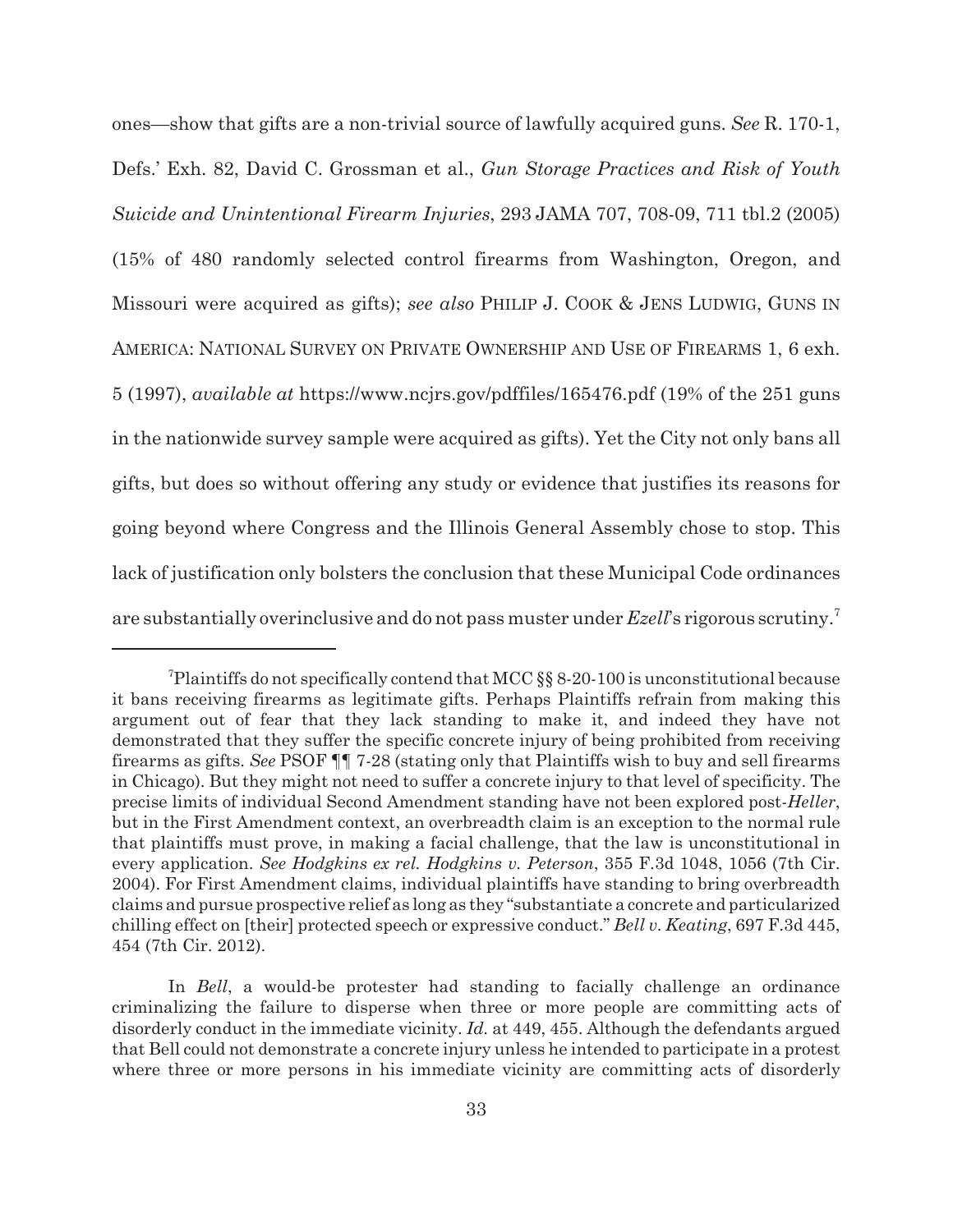In sum, given the rigorous showing that *Ezell* demands, the City has not demonstrated that allowing gun sales and transfers within city limits creates such genuine and serious risks to public safety that flatly prohibiting them is justified. If the City is concerned about reducing criminal access to firearms, either through legitimate retail transactions or via thefts from gun stores, it may enact more appropriately tailored measures. Indeed, nothing in this opinion prevents the City from considering other regulations—short of the complete ban—on sales and transfers of firearms to minimize the access of criminals to firearms and to track the ownership of firearms. But the flat ban on legitimate sales and transfers does not fit closely with those goals.

conduct, the Seventh Circuit held that Bell had established an injury in the form of being deterred from future conduct, reasoning that he had been previously arrested under the ordinance in a protest and represented that he wished to protest in the future. *See id.* at 452, 454. By analogy to the First Amendment, then, Plaintiffs here have sufficiently demonstrated that their Second Amendment right to acquire firearms via legitimate transfers have been chilled because they have represented that they would acquire firearms through purchases if it were legal to do so. PSOF ¶¶ 11, 17, 21. In other words, they have substantiated a concrete chilling effect on their Second Amendment right to armed self-defense. And just as the *Bell* protester did not have to establish that he personally intended to participate in a protest where specifically three or more persons in his immediate vicinity are committing acts of disorderly conduct, *see Bell*, 697 F.3d at 454, these Plaintiffs arguably do not have to establish that they personally intend to acquire guns through the specific transfer of gift-giving. *See Sec'y of State of Md. v. Joseph H. Munson Co.*, 467 U.S. 947, 957 (1984) ("To the contrary, where the claim is that a statute is overly broad in violation of the First Amendment, the Court has allowed a party to assert the rights of another  $\dots$  with no requirement that the person making the attack demonstrate that his own conduct could not be regulated by a statute drawn with the requisite narrow specificity." (internal quotation marks and citations omitted)). By analogy, it is enough that Plaintiffs have substantiated a chilling effect on protected Second Amendment conduct; they need not substantiate *every* chilling effect.

In any event, the Court does not rest its holding on the City's failure to justify prohibiting legitimate firearm gift-giving; as stated above, the City's failure to convincingly justify prohibiting legitimate firearm sales (which Plaintiffs assuredly have standing to contest) is sufficient to invalidate MCC  $\S$  8-20-100. The City's failure to justify prohibiting legitimate firearm gift-giving simply buttresses this conclusion.